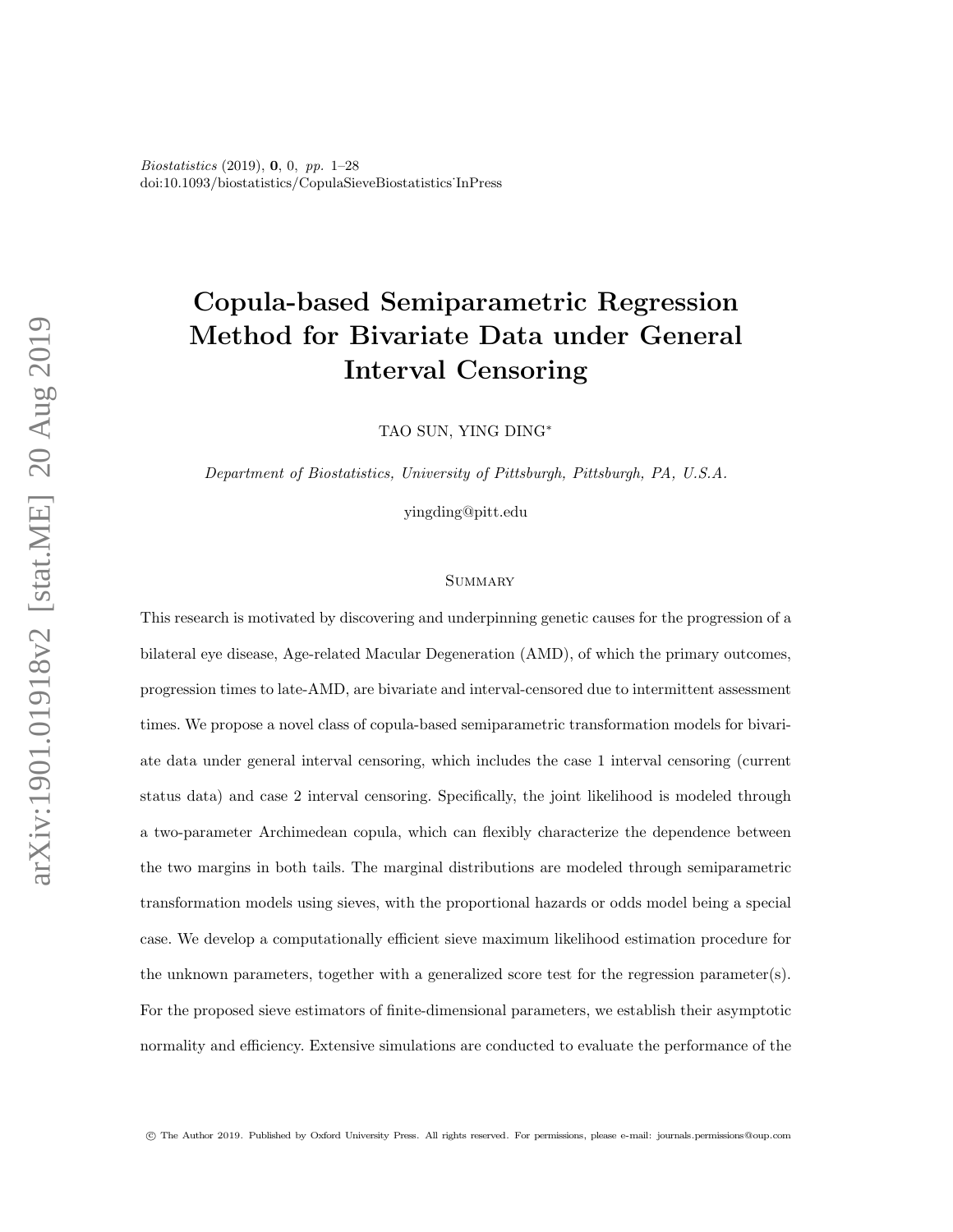proposed method in finite samples. Finally, we apply our method to a genome-wide analysis of AMD progression using the Age-Related Eye Disease Study (AREDS) data, to successfully identify novel risk variants associated with the disease progression. We also produce predicted joint and conditional progression-free probabilities, for patients with different genetic characteristics.

Key words: Bivariate; Copula; GWAS; Interval-censored; Semiparametric; Sieve.

## 1. INTRODUCTION

Bivariate time-to-event endpoints are frequently used as co-primary outcomes in biomedical and epidemiological fields. For example, two time-to-event endpoints are often seen in clinical trials studying the progression (or recurrence) of bilateral diseases (e.g., eye diseases) or complex diseases (e.g., cancer and psychiatric disorders). The two endpoints are correlated as they come from the same individual. Bivariate interval-censored data arise when both events are not precisely observed due to intermittent assessment times. Therefore, the event times are only known to belong to an interval (i.e., case 2 interval-censored). A further complication is that the event status can be indeterminate (i.e., right-censored) for individuals who are event-free at their last assessment time. The special case when there exists only one assessment time, leading to the bivariate current status data (events are either left- or right-censored), can also happen for some individuals. Therefore, the bivariate data we are interested in modeling are under general interval censoring, which may include a mixture of left-, right- and interval-censored data.

Our motivating example of such bivariate general interval-censored data came from a large clinical trial studying the progression of a bilateral eye disease, Age-related Macular Degeneration (AMD), of which the two-eyes from the same patient were periodically examined for late-AMD. The study aims to discover genetic variants that are significantly associated with AMD progression, as well as to characterize both the joint and conditional risks of AMD progression.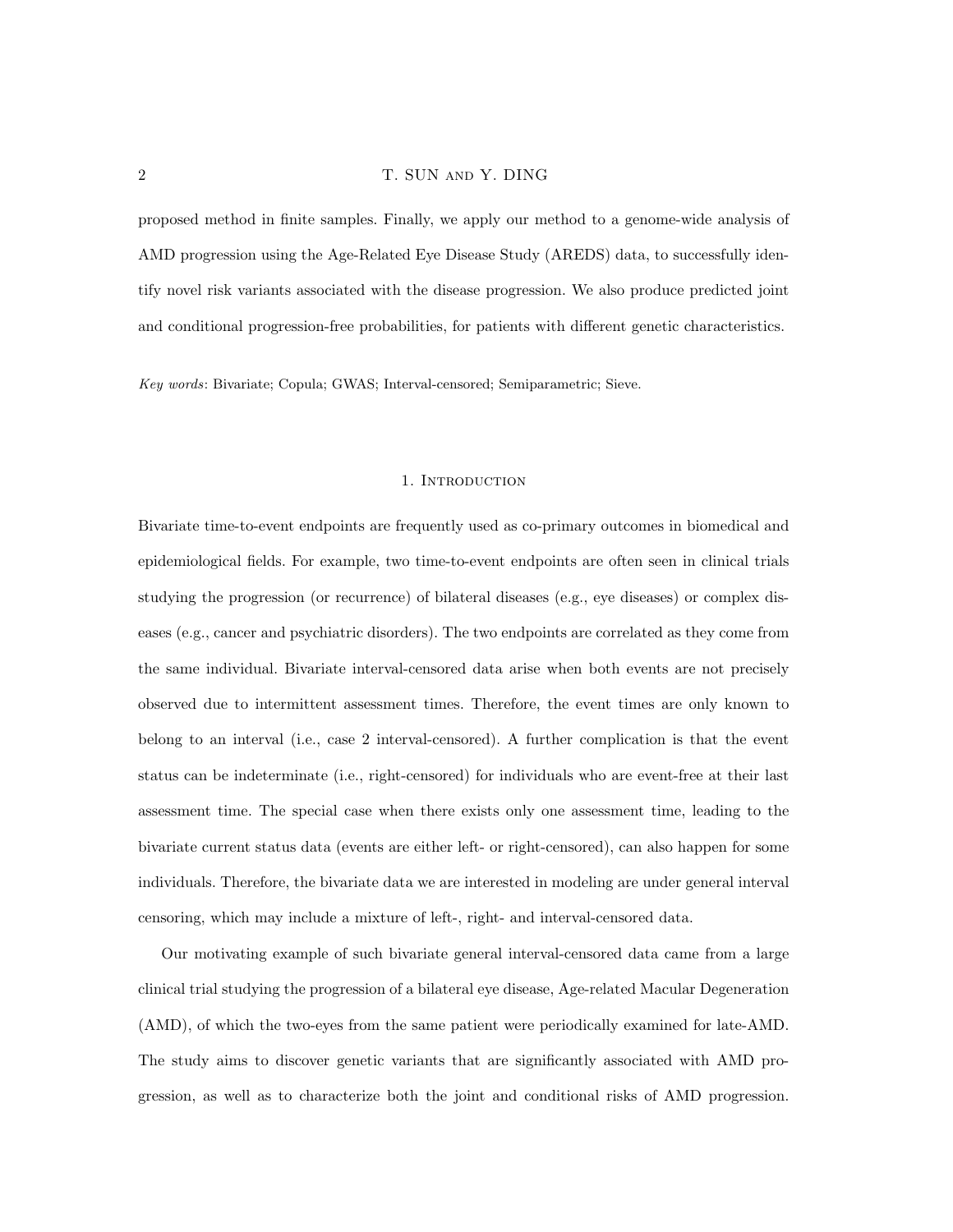#### Copula semiparametric model for bivariate interval-censored data 3

For example, the joint 5-year progression-free probability for both eyes is a clinically significant measure to group patients into different risk categories. Similarly, for patients who have one eye already progressed, the conditional 5-year progression-free probability for the non-progressed eye (given its fellow eye already progressed) is vital to both clinicians and patients. Therefore, a desired statistical method needs to characterize and predict both joint and conditional risk profiles and assess the covariate effects on them.

There are several approaches to model bivariate interval-censored data. For example, Goggins and Finkelstein (2000), Kim and Xue (2002), Chen and others (2007), Tong and others (2008) and Chen and others (2013) fitted various marginal models for multivariate interval-censored data. All these approaches model the marginal distributions based on the working independence assumption, and thus cannot produce joint or conditional distributions. Another popular method is based on frailty models (for example, Oakes, 1982), which are mixed effects models with a latent frailty variable applied to the conditional hazard functions. For example, Chen and others (2009) and Chen and others (2014) built frailty proportional hazards (PH) models with piecewise constant baseline hazards for multivariate current status data and interval-censored data, respectively. Wen and Chen (2013) and Wang and others (2015) developed Gamma-frailty PH models for bivariate interval-censored data through a nonparametric maximum likelihood estimation approach and bivariate current status data through a sieve estimation approach, respectively. Recently, Zhou and others (2017) and Zeng and others (2017) proposed frailty-based transformation models for bivariate or multivariate interval-censored data, and obtained parameter estimates through the sieve maximum likelihood estimation and nonparametric maximum likelihood estimation, respectively. For frailty models, the covariate effects are typically interpreted on the conditional level by conditioning on the random frailty term.

The third popular approach is based on copula models (Clayton, 1978, for example). Unlike the marginal or frailty approaches, the copula-based methods directly connect the two marginal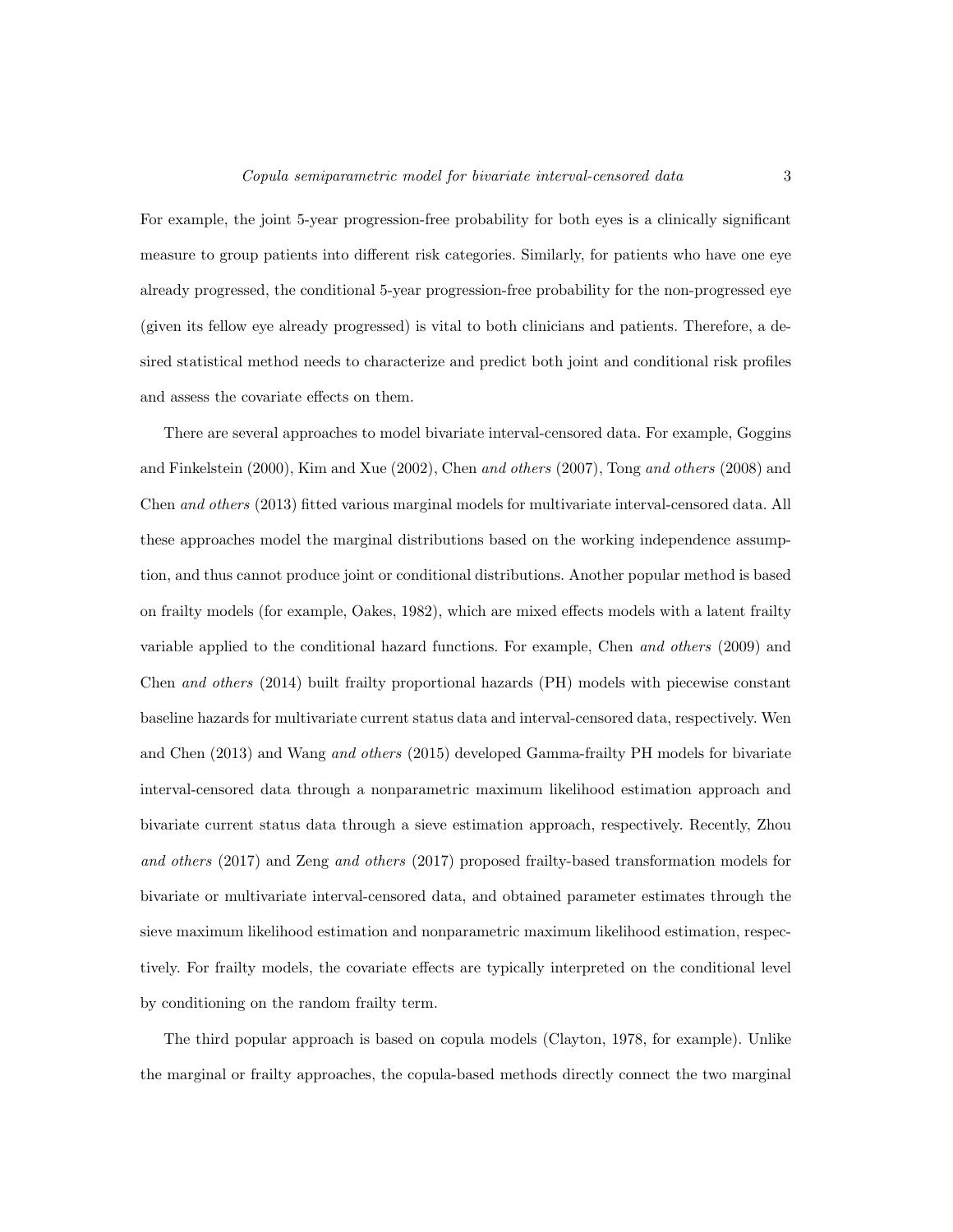distributions through a copula function to construct the joint distribution, of which the copula parameter determines the dependence. This unique feature makes the modeling of the margins separable from the copula function, which is attractive from both the modeling perspective and the interpretation purpose. Both joint and conditional distributions can be obtained from copula models. Several copula models have been proposed in the literature. Wang and others (2008) used sieve estimation in a copula model with PH margins for bivariate current status data. Cook and Tolusso (2009) and Kor and others (2013) developed estimating equations for copula models with piecewise constant baseline marginal hazards for clustered current status and interval-censored data, respectively. Hu and others (2017) developed a semiparametric sieve approach for bivariate current status data using copula framework with PH margins. To date, most copula-based regression models only handle a specific interval censoring type and are often limited to the PH assumption. Also, the most frequently used copula models, such as Clayton, Gumbel, and Frank, all use only one dependence parameter, which can be lack of flexibility.

Goethals and others (2008) and Wienke (2010) have discussed the connection and distinction between copula and frailty models. For example, the Clayton copula has the same mathematical expression as the Gamma frailty model in terms of the joint survival distribution. However, their marginal survival functions are modeled differently. Specifically, the marginal function under the Clayton model only involves the time and covariate effects, whereas the marginal function under the Gamma frailty model includes time and covariate effects, and also the frailty parameter. As a result, the joint distribution functions of the Clayton copula and Gamma frailty models are not equivalent, except when the two margins are independent. More details are discussed in the Appendix C of Supplementary Materials. In this paper, the objectives of our real study lead us to choose copula-based models, which offer a straightforward interpretation of covariate effects and dependence strength, as well as an easy generation of joint and conditional survival distributions.

We propose a class of copula-based semiparametric transformation model for bivariate data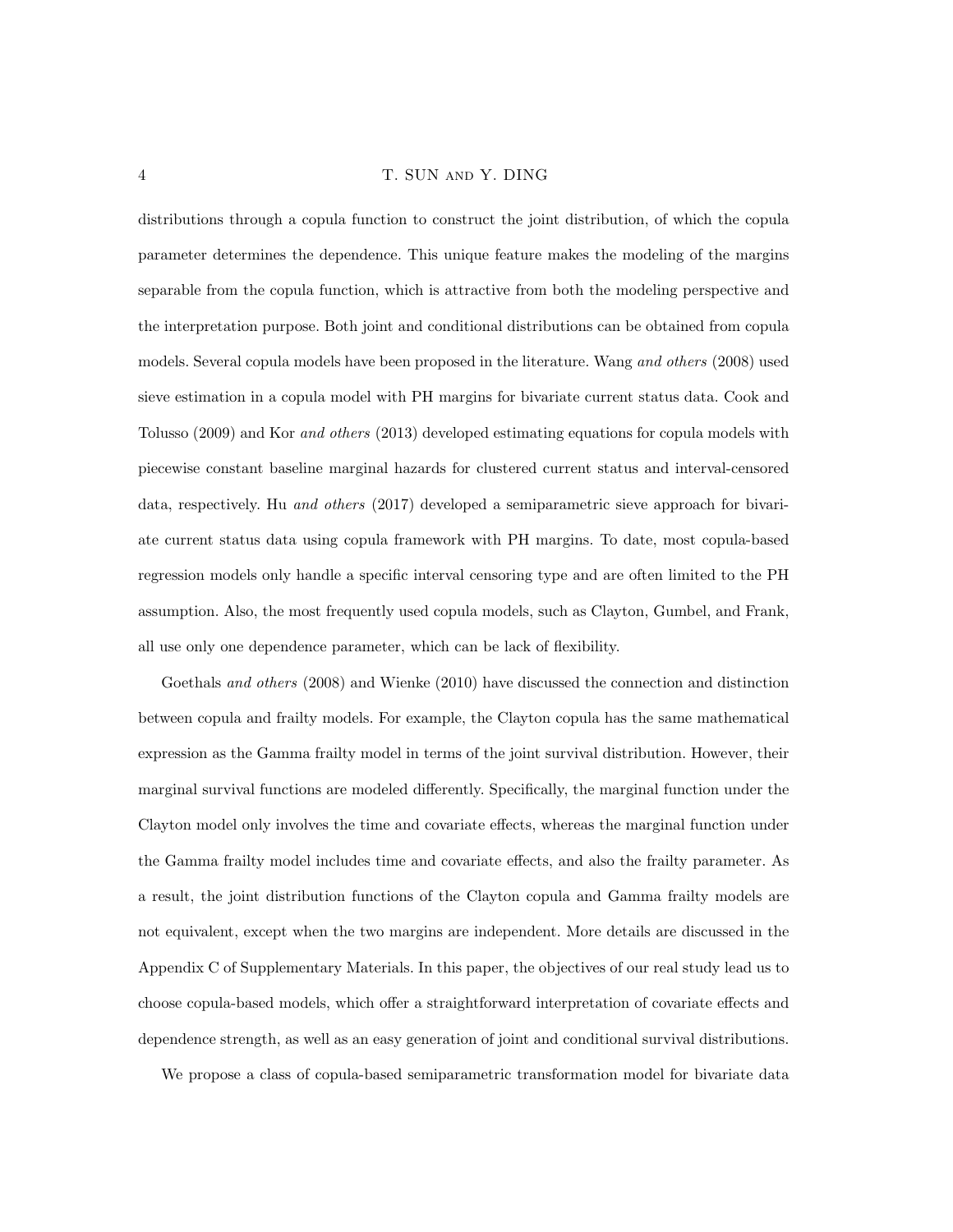#### Copula semiparametric model for bivariate interval-censored data 5

subject to general interval censoring. For the copula model, we use a two-parameter copula function that can flexibly handle dependence structure on both upper and lower tails, and the dependence strength can be quantified via Kendall's  $\tau$ . For the marginal model, we use the semiparametric transformation model that incorporates a variety of models including PH and PO models. We approximate the infinite-dimensional nuisance parameters using sieves with Bernstein polynomials and propose a novel maximum likelihood estimation procedure which is computationally stable and efficient. We establish the asymptotic normality and efficiency for the sieve estimators of finite-dimensional model parameters. Moreover, we develop a computationally efficient generalized score test with numerical approximations of the score function and observed Fisher information for testing a large number of covariates (e.g., millions of SNPs). Lastly, the joint distribution can be directly obtained from our model, making it applicable to estimating the joint and conditional progression profiles for patients with different characteristics.

The paper is organized as follows. Section 2 introduces the model and the joint likelihood function. Section 3 presents the sieve maximum likelihood estimation procedure, the asymptotic properties, and the generalized score test. Section 4 illustrates extensive simulation studies for the estimation and testing performances of our proposed methods. We analyze the AREDS data and present the findings in Section 5. Finally, we discuss and conclude in Section 6. Additional simulation and analysis results, the regularity conditions, proofs and additional technical details are provided in the Supplementary Materials.

#### 2. NOTATION AND LIKELIHOOD

#### 2.1 Copula model for bivariate censored data

Assume there are *n* independent subjects in a study. For subject *i*, we observe  $D_i = \{(L_{ij}, R_{ij}, Z_{ij}),\}$  $j = 1, 2$ , where  $(L_{ij}, R_{ij}]$  is the time interval that the true event time  $T_{ij}$  lies in and  $Z_{ij}$  is the covariate vector. When  $R_{ij} = \infty$ ,  $T_{ij}$  is right-censored, and when  $L_{ij} = 0$ ,  $T_{ij}$  is left-censored. We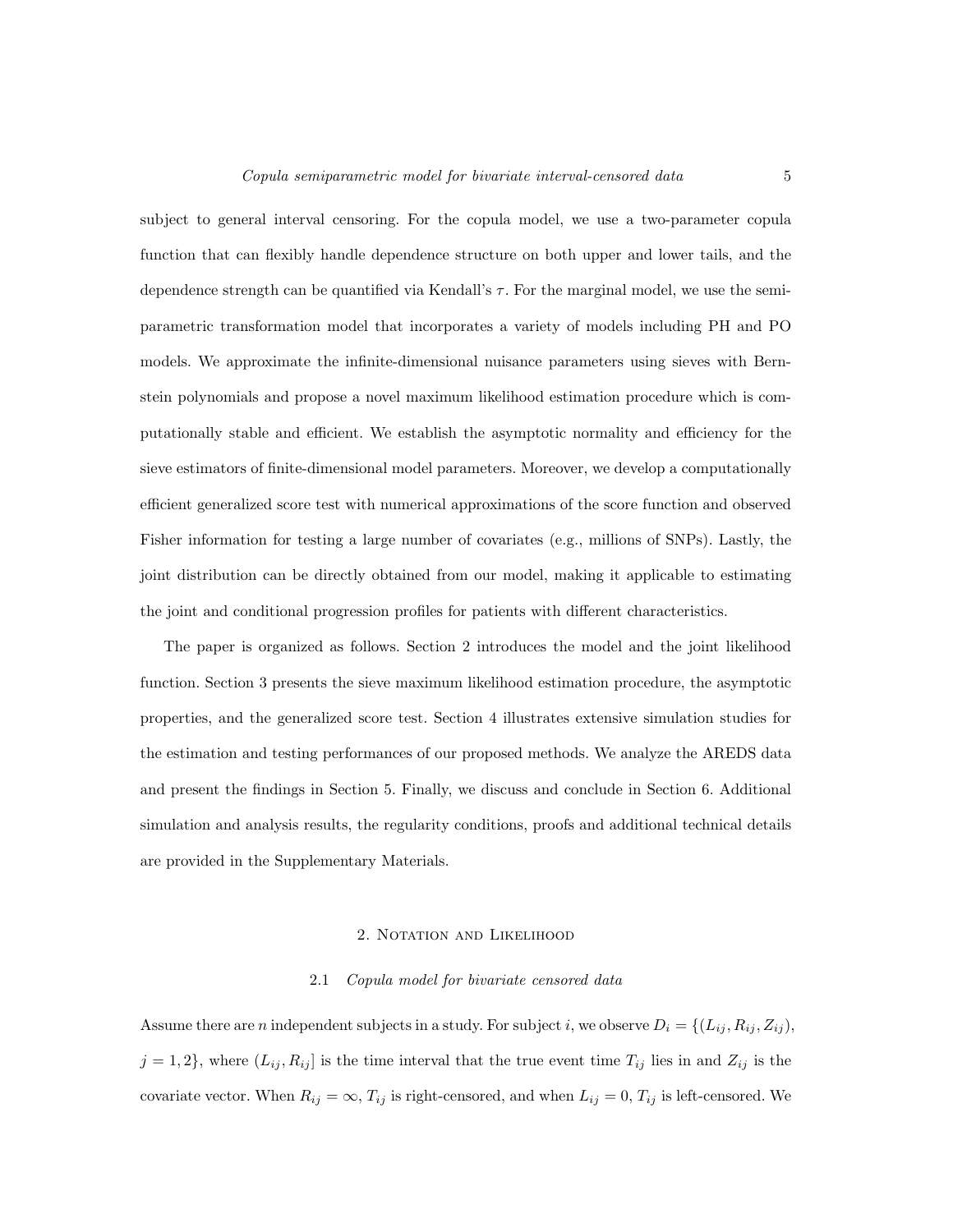define the marginal survival function for subject i margin j as  $S_j(t_{ij} | Z_{ij}) = pr(T_{ij} > t_{ij} | Z_{ij})$  and the joint survival function for subject *i* as  $S(t_{i1}, t_{i2}|Z_{i1}, Z_{i2}) = pr(T_{i1} > t_{i1}, T_{i2} > t_{i2}|Z_{i1}, Z_{i2})$ .

By the Sklar's theorem (Sklar, 1959), so long as marginal survival functions  $S_j$  are continuous, there exists a unique function  $C_{\eta}$  that connects two marginal survival functions into the joint survival function:  $S(t_1, t_2|Z_1, Z_2) = C_{\eta}(S_1(t_1|Z_1), S_2(t_2|Z_2))$ ,  $t_1, t_2 \ge 0$ . Here, the function  $C_{\eta}$ is called a copula, which maps  $[0, 1]^2$  onto  $[0, 1]$  and its parameter  $\eta$  measures the dependence between the two margins. A signature feature of the copula is that it allows the dependence to be modeled separately from the marginal distributions (Nelsen, 2006).

One favorite copula family for bivariate censored data is the Archimedean copula family, which usually has an explicit formula. Two frequently used Archimedean copulas are the Clayton (Clayton, 1978) and Gumbel (Gumbel, 1960) copula models, which account for the lower or upper tail dependence between two margins using a single parameter.

Here, we consider a more flexible two-parameter Archimedean copula model (Joe, 1997), which is formulated as

$$
C_{\alpha,\kappa}(u,v) = [1 + \{ (u^{-1/\kappa} - 1)^{1/\alpha} + (v^{-1/\kappa} - 1)^{1/\alpha} \}^{\alpha}]^{-\kappa}, \ \alpha \in (0,1], \ \kappa \in (0,\infty), \tag{2.1}
$$

where u and v are two uniformly distributed margins. The two dependence parameters ( $\alpha$  and  $\kappa$ ) account for the correlation between u and v at both upper and lower tails, and they explicitly connect to the Kendall's  $\tau$  with  $\tau = 1 - 2\alpha\kappa/(2\kappa + 1)$ . In particular, when  $\alpha = 1$ , the twoparameter copula (2.1) becomes the Clayton copula, and when  $\kappa \to \infty$ , it becomes the Gumbel copula. Thus, the two-parameter copula model provides more flexibility in characterizing the dependence than the Clayton or Gumbel copula.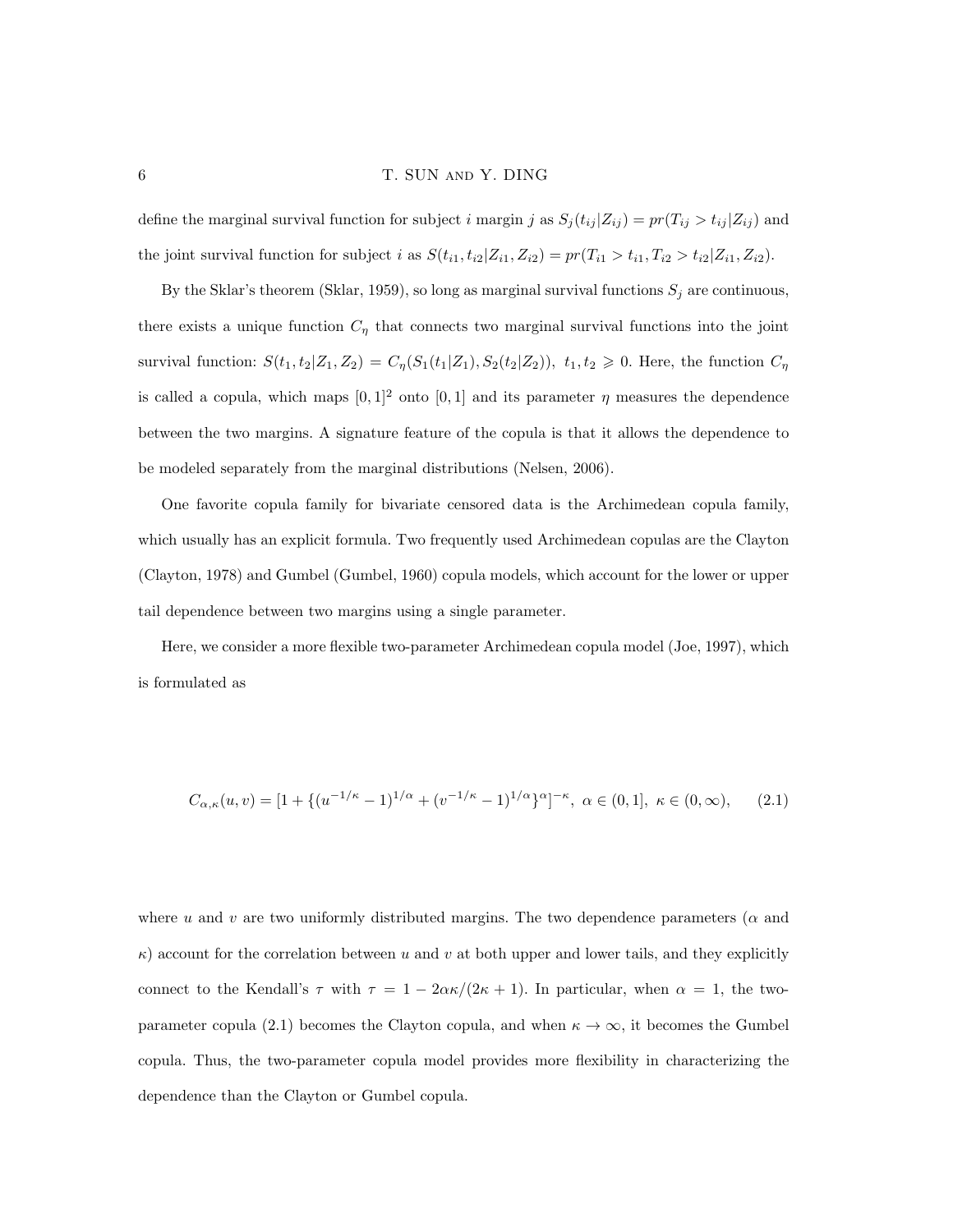#### 2.2 Joint likelihood for bivariate data under general interval censoring

Based on the notation introduced in Section 2.1, the joint likelihood function using the twoparameter copula model can be written as

$$
L_n(S_1, S_2, \alpha, \kappa | D) = \prod_{i=1}^n pr(L_{i1} < T_{i1} \leq R_{i1}, L_{i2} < T_{i2} \leq R_{i2} | Z_{i1}, Z_{i2})
$$
\n
$$
= \prod_{i=1}^n \left\{ pr(T_{i1} > L_{i1}, T_{i2} > L_{i2} | Z_{i1}, Z_{i2}) - pr(T_{i1} > L_{i1}, T_{i2} > R_{i2} | Z_{i1}, Z_{i2}) - pr(T_{i1} > R_{i1}, T_{i2} > R_{i2} | Z_{i1}, Z_{i2}) \right\}
$$
\n
$$
= \prod_{i=1}^n \left[ C_{\alpha, \kappa} \{ S_1(L_{i1} | Z_{i1}), S_2(L_{i2} | Z_{i2}) \} - C_{\alpha, \kappa} \{ S_1(L_{i1} | Z_{i1}), S_2(R_{i2} | Z_{i2}) \} - C_{\alpha, \kappa} \{ S_1(R_{i1} | Z_{i1}), S_2(R_{i2} | Z_{i2}) \} - C_{\alpha, \kappa} \{ S_1(R_{i1} | Z_{i1}), S_2(L_{i2} | Z_{i2}) \} + C_{\alpha, \kappa} \{ S_1(R_{i1} | Z_{i1}), S_2(R_{i2} | Z_{i2}) \} \right]. \tag{2.2}
$$

For a given subject i, if  $T_{ij}$  is right-censored, then any term involving  $R_{ij}$  becomes 0 (since  $R_{ij}$ is set to be  $\infty$ ). Then the joint survival function for subject i reduces to either only one term (if both  $T_{i1}$  and  $T_{i2}$  are right-censored) or two terms (if one  $T_{ij}$  is right-censored). The particular case of current status data can also fit into this model frame, where either  $L_{ij}$  is 0 (if the event has already occurred before the examination time, which is  $R_{ij}$  in this case) or  $R_{ij}$  is  $\infty$  (if the event has not happened upon the examination time, which is  $L_{ij}$  in this case). Therefore, the likelihood function (2.2) can handle the general form of bivariate interval-censored data.

#### 2.3 Semiparametric linear transformation model for marginal survival functions

We consider the semiparametric transformation models for marginal survival functions:

$$
S_j(t | Z_j) = \exp[-G_j\{\exp(Z_j^T \beta_j) \Lambda_j(t)\}], \ j = 1, 2,
$$
\n(2.3)

where  $G_j(\cdot)$  is a pre-specified strictly increasing function,  $\beta_j$  is a vector of unknown regression coefficients, and  $\Lambda_i(\cdot)$  is an unknown non-decreasing function of t. In model (2.3), the transformation function  $G_j(\cdot)$ , the regression parameter  $\beta_j$  and the infinite-dimensional parameter  $\Lambda_j(\cdot)$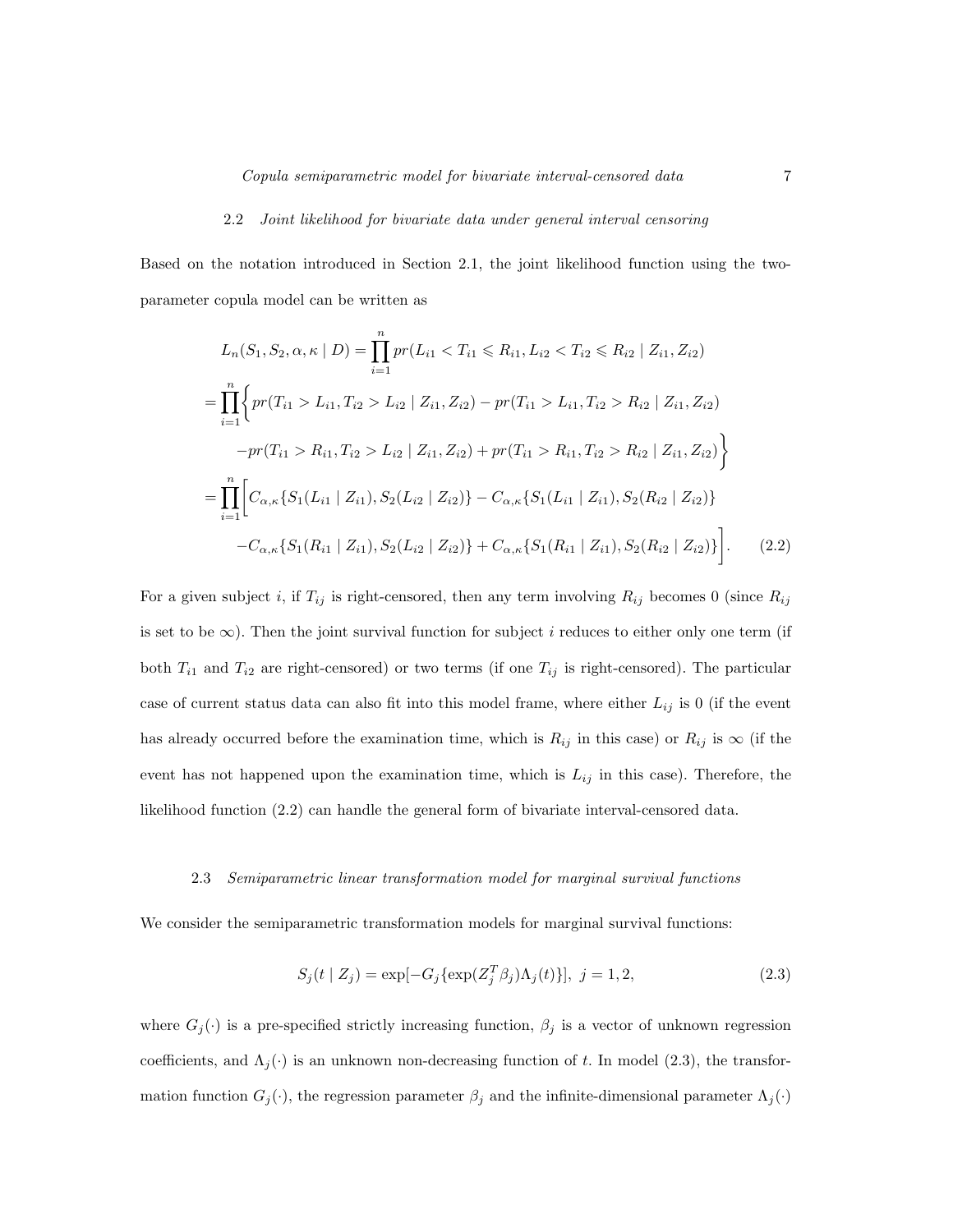## 8 T. SUN AND Y. DING

are all denoted as margin-specific (indexed by  $j$ ) for generality. In practice, some or all of them can be the same for the two margins, and in that case, the corresponding index j can be dropped.

This model (2.3) contains a class of survival models. For example, when  $G(x) = x$ , the marginal survival function follows a PH model. When  $G(x) = \log(1 + x)$ , the marginal function becomes a proportional odds (PO) model. In practice, the transformation function can also be "estimated" by the data. For example, the commonly used Box-Cox transformation  $G(x)$  $\{(1+x)^r-1\}/r, r>0$ , or the logarithmic transformation  $G(x) = \log(1+rx)/r, r>0$ , can be assumed. The PH and PO models are special cases in both transformation classes. Then the parameter r in  $G(\cdot)$  can be estimated together with other parameters in the likelihood, as we will demonstrate in our simulation studies.

## 3. Estimation and Inference

#### 3.1 Sieve likelihood with Bernstein polynomials

In our likelihood function, we are interested in estimating the unknown parameter  $\theta \in \Theta$ :

$$
\Theta = \{ \theta = (\beta_1^T, \beta_2^T, \alpha, \kappa, \Lambda_1, \Lambda_2)^T \in \mathcal{B} \otimes \mathcal{M} \otimes \mathcal{M} \}.
$$

Here  $\mathcal{B} = \{(\beta = (\beta_1^T, \beta_2^T)^T, \alpha, \kappa) \in R^p \times R^{(0,1]} \times R^+, ||\beta|| + ||\alpha|| + ||\kappa|| \leq M\}$  with p being the dimension of  $\beta$  and M being a positive constant. We denote by  $\mathcal M$  the collection of all bounded, continuous and nondecreasing, nonnegative functions over  $[c, u]$ , where  $0 \leq c \leq u \leq \infty$ . In practice,  $[c, u]$  can be chosen as the range of all  $L_{ij}$  and  $R_{ij}$ .

In our log-likelihood function  $l_n(\theta; D) = \log L_n(\theta; D) = \sum_{i=1}^n \log L(\theta; D_i) = \sum_{i=1}^n l(\theta; D_i)$ , there are finite-dimensional parameters of interest  $(\beta, \alpha, \kappa)$  and two infinite-dimensional nuisance parameters  $(\Lambda_1, \Lambda_2)$ , which need to be estimated simultaneously. Unlike the right-censored data, tools like partial likelihood and martingale can not be applied to the interval-censored data due to the absence of exact event times. Instead, following Huang and Rossini (1997), we employ the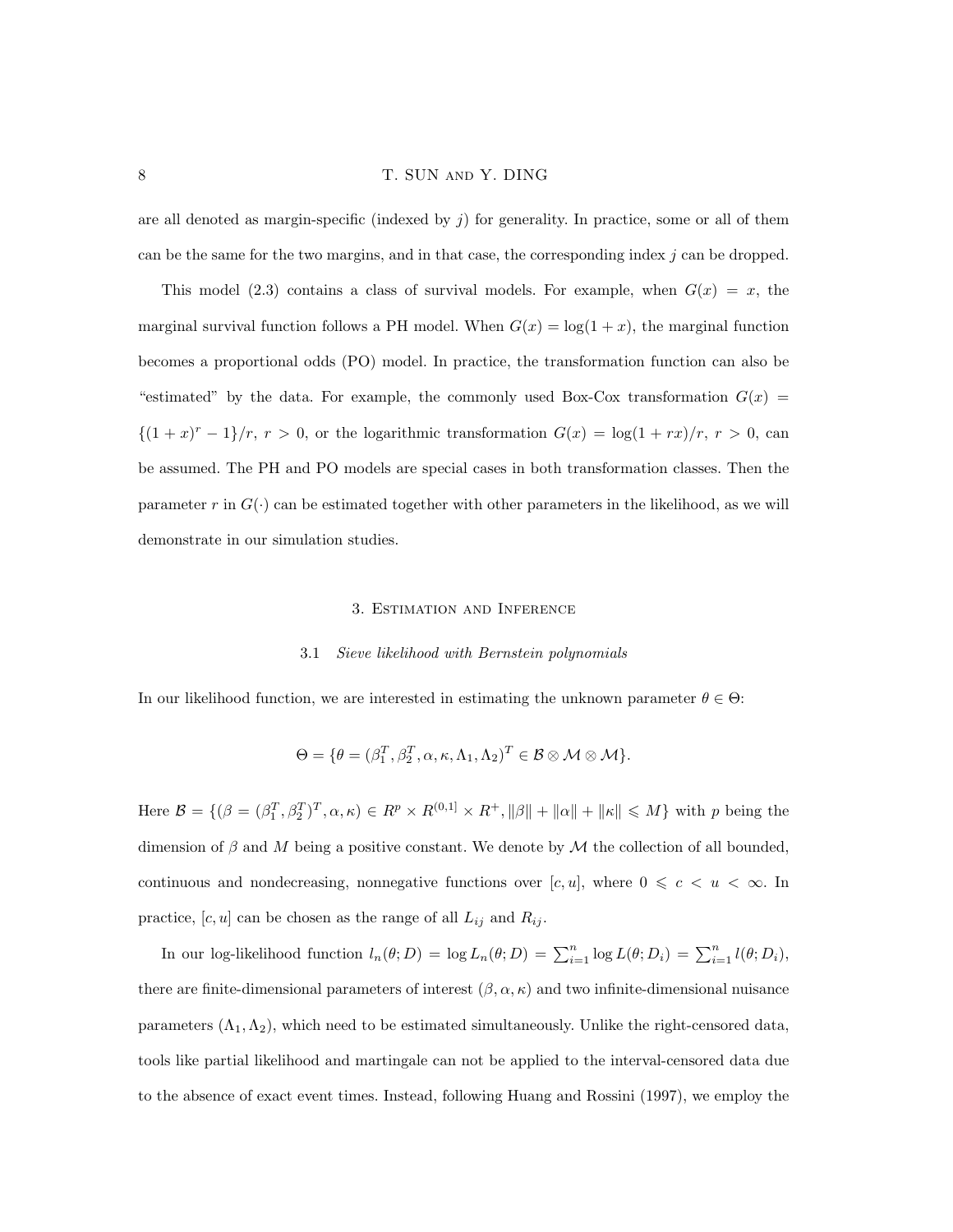sieve approach and form a sieve likelihood. Specifically, similar to Zhou and others (2017), we use Bernstein polynomials to build a sieve space  $\Theta_n = {\theta_n = (\beta^T, \alpha, \kappa, \Lambda_{1n}, \Lambda_{2n})^T \in \mathcal{B} \otimes \mathcal{M}_n \otimes \mathcal{M}_n}$ . Here,  $\mathcal{M}_n$  is the space defined by Bernstein polynomials:

$$
\mathcal{M}_n = \left\{ \Lambda_{jn}(t) = \sum_{k=0}^{m_n} \phi_{jk} B_k(t, m_n, c, u) : \sum_{k=0}^{m_n} |\phi_{jk}| \le M_n; \ 0 \le \phi_{j0} \le \cdots \le \phi_{jm_n}; j = 1, 2 \right\},\
$$

where  $B_k(t, m_n, c, u)$  represents the Bernstein basis polynomial defined as:

$$
B_k(t, m_n, c, u) = {m_n \choose k} \left(\frac{t-c}{u-c}\right)^k \left(1 - \frac{t-c}{u-c}\right)^{m_n-k}; \ k = 0, ..., m_n,
$$
 (3.1)

with degree  $m_n = o(n^{\nu})$  for some  $\nu \in (0, 1)$ . We assume the basis polynomials  $B_k(t, m_n, c, u)$  are the same between the two margins, while the coefficients  $\phi_{jk}$  can be margin-specific. In practice, one may choose  $m_n$  based on model AIC values. With a pre-specified  $m_n$ , we solve  $\phi_{jk}$  together with other parameters  $(\beta, \alpha, \kappa)$ . One big advantage of Bernstein polynomials is that they can achieve the non-negativity and monotonicity properties of  $\Lambda_j(t)$  through re-parameterization (Zhou and others, 2017). Another advantage of Bernstein polynomials is that they do not require the specification of interior knots, as seen from (3.1), making them flexible for use.

With the sieve space defined above,  $\Lambda_j(t)$  will be approximated by  $\Lambda_{jn}(t) \in \mathcal{M}_n$ . In the next section, we propose an estimation procedure to maximize  $l_n(\theta; D)$  over the sieve space  $\Theta_n$  to obtain the sieve maximum likelihood estimators  $\hat{\theta}_n = (\hat{\beta}_n^T, \hat{\alpha}_n, \hat{\kappa}_n, \hat{\Lambda}_{1n}, \hat{\Lambda}_{2n})^T$ .

# 3.2 Estimation procedure for sieve maximum likelihood estimators  $\hat{\theta}_n$

We develop a novel sieve maximum likelihood estimation procedure that is generally applicable to any choice of Archimedean copulas and marginal models. In principle, we can obtain the sieve maximum likelihood estimators by maximizing the joint likelihood function (2.2) in one step. Due to the complex structure of the joint likelihood function, we recommend using a separate step to obtain appropriate initial values for all the unknown parameters. In essence,  $(\beta_j, \Lambda_{jn})$  are first estimated marginally in step  $1(a)$ . Then their estimators are plugged into the joint likelihood to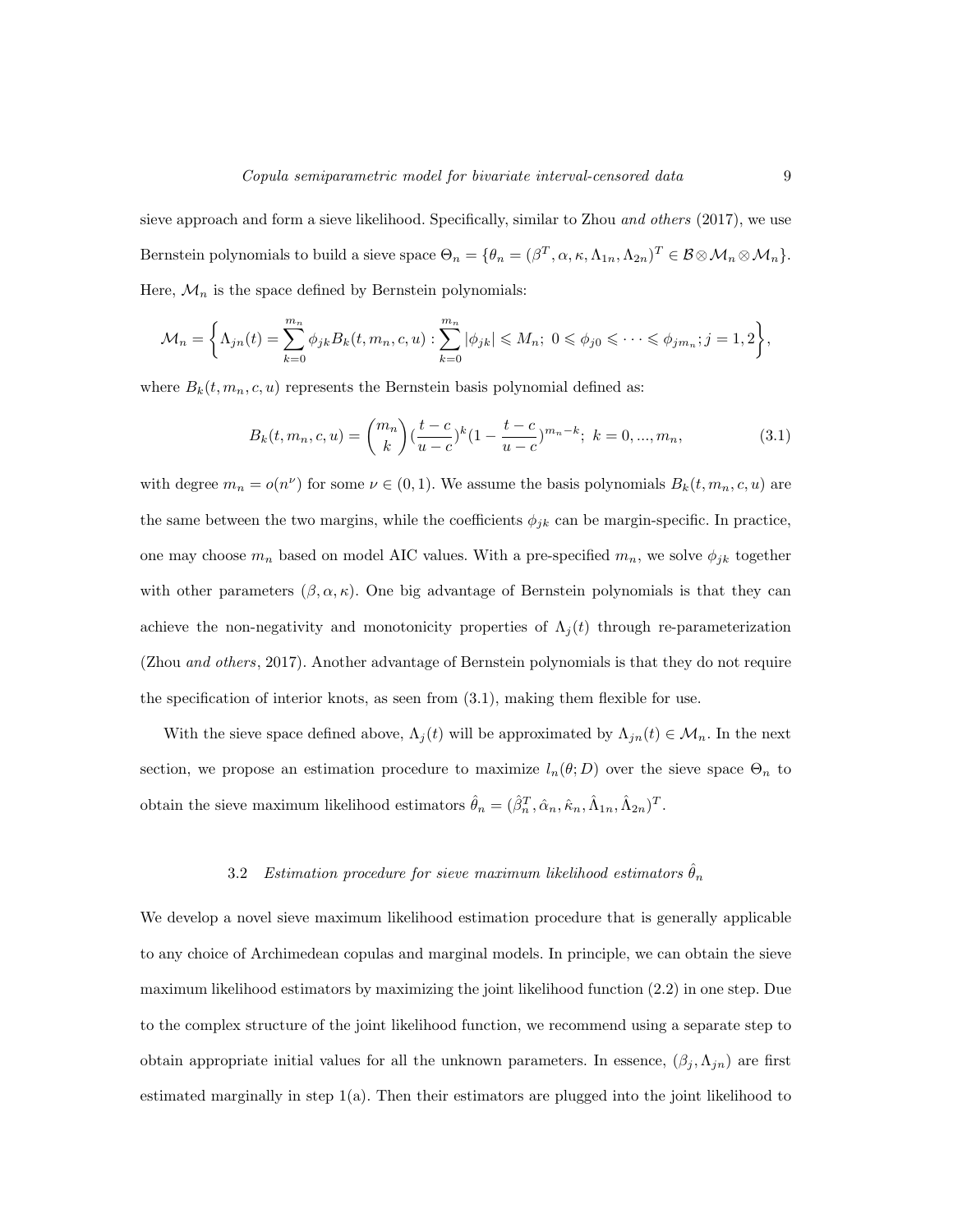## 10 T. SUN AND Y. DING

form a pseudo-likelihood. In step 1(b), the dependence parameters  $(\alpha, \kappa)$  are estimated through maximizing the pseudo-likelihood function. Finally, using initial values from step  $1(a)$  and  $1(b)$ , we update all the unknown parameters simultaneously under the joint log-likelihood function in step 2. The estimation procedure is described below:

- 1. Obtain initial estimates of  $\theta_n$ :
	- (a)  $(\hat{\beta}_{jn}^{(1)}, \hat{\Lambda}_{jn}^{(1)}) = \arg \max_{(\beta_j, \Lambda_{jn})} l_{jn}(\beta_j, \Lambda_{jn}),$  where  $l_{jn}$  denotes the sieve log-likelihood for the marginal model,  $j = 1, 2;$
	- (b)  $(\hat{\alpha}_n^{(1)}, \hat{\kappa}_n^{(1)}) = \arg \max_{(\alpha,\kappa)} l_n(\hat{\beta}_n^{(1)} = (\hat{\beta}_{1n}^{(1)}, \hat{\beta}_{2n}^{(1)}), \alpha, \kappa, \hat{\Lambda}_{1n}^{(1)}, \hat{\Lambda}_{2n}^{(1)}),$  where  $\hat{\beta}_{jn}^{(1)}$  and  $\hat{\Lambda}_{jn}^{(1)}$ are the initial estimates from (a), and  $l_n$  is the joint sieve log-likelihood.
- 2. Simultaneously maximize the joint sieve log-likelihood to get final estimates:

$$
\hat{\theta}_n = (\hat{\beta}_n, \hat{\alpha}_n, \hat{\kappa}_n, \hat{\Lambda}_{1n}, \hat{\Lambda}_{2n}) = \arg \max_{(\beta, \alpha, \kappa, \Lambda_{1n}, \Lambda_{2n})} l_n(\beta, \alpha, \kappa, \Lambda_{1n}, \Lambda_{2n})
$$
 with initial values 
$$
(\hat{\beta}_n^{(1)}, \hat{\alpha}_n^{(1)}, \hat{\kappa}_n^{(1)}, \hat{\Lambda}_{1n}^{(1)}, \hat{\Lambda}_{2n}^{(1)})
$$
 obtained from step 1(a) and 1(b).

For the variance-covariance of finite-dimensional parameter estimates  $(\hat{\beta}_n, \hat{\alpha}_n, \hat{\kappa}_n)$ , we invert the observed information matrix of all parameters including the nuisance parameters  $(\phi_{jk})$  from the last iteration of step 2 and then take the corresponding block. In section 3.3, we establish the asymptotic normality and semiparametric efficiency for the finite-dimensional parameters. However, since the asymptotic variance form is intractable, we adopt this heuristic approach, which has been shown to work well in practice (Ding and Nan, 2011).

Some standard optimization algorithms such as the Newton-Raphson algorithm or the conjugate gradient algorithm can be employed to obtain the maximizers and observed information matrix. Due to the complex structure of the joint sieve log-likelihood, instead of analytically deriving the first and second order derivatives, we propose to use the Richardson's extrapolation (Lindfield and Penny, 1989) to approximate the score function and observed information matrix numerically. As shown in our simulations, the proposed procedure guarantees almost 100%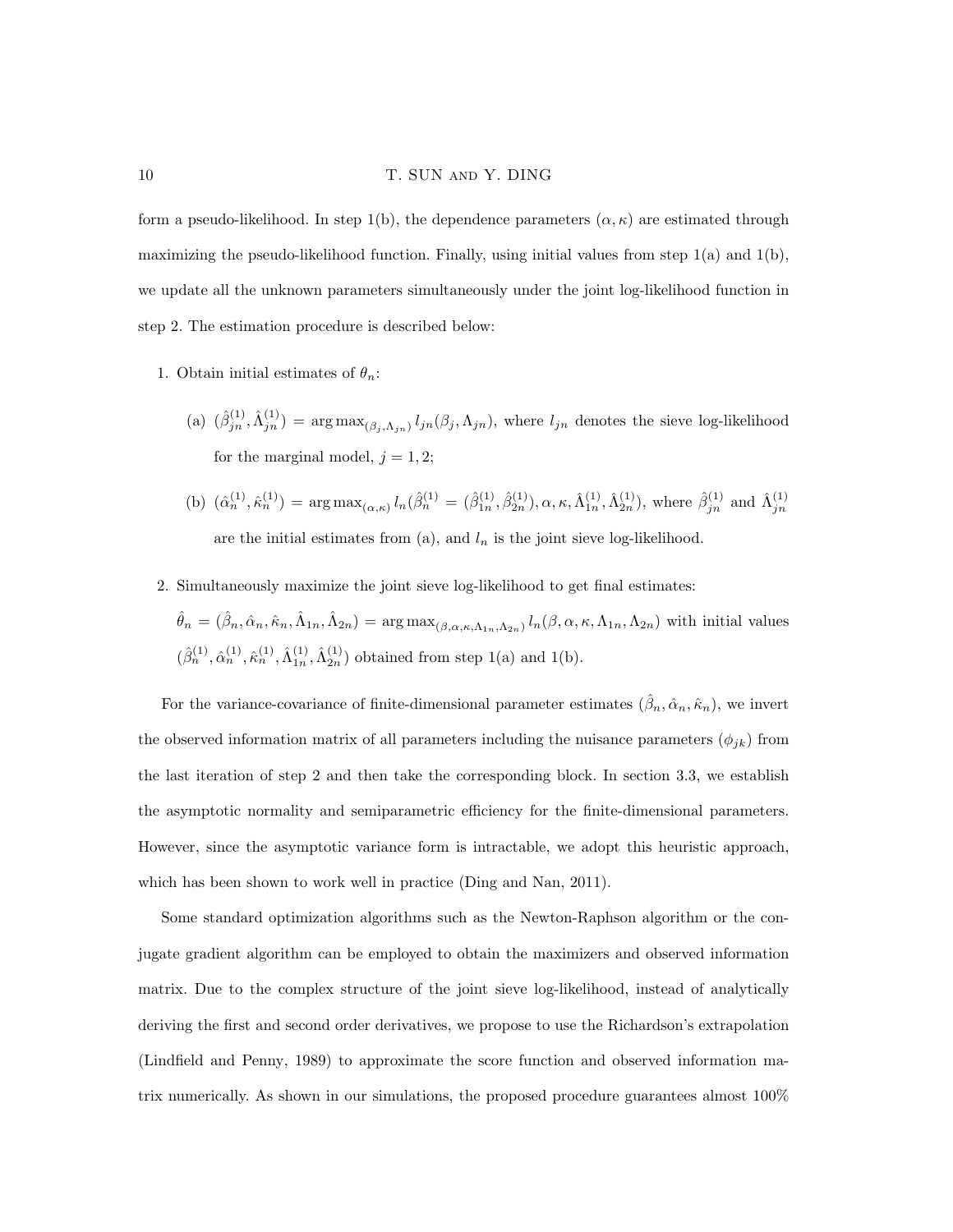convergence and the computing speed is notably improved by using initial values from step 1.

## 3.3 Asymptotic properties of sieve estimators

This section presents asymptotic properties of the sieve maximum likelihood estimators  $\hat{\theta}_n$  with regularity conditions and proofs being supplied in Appendix D of the Supplementary Materials. Denote P as the true probability measure and  $\mathbb{P}_n$  as the empirical measure for n independent subjects. Let |v| be the Euclidean norm for a vector v. Define the supremum norm  $||f||_{\infty} =$  $sup_t|f(t)|$  for a function  $f(t)$ . Also define  $||f||_{L_2(P)} = (\int |f|^2 dP)^{1/2}$  for a function f under the probability measure P. In particular, the  $L_2(P)$  norm for  $\Lambda_j$  is defined as  $\|\Lambda_j\|_2^2 = \int [\{\Lambda_j(l)\}^2 +$  ${\{\Lambda_j(r)\}}^2]dF_j(l,r)$ , where  $F_j(l,r)$  denotes the joint cumulative distribution function of  $L_{ij}$  and  $R_{ij}$   $(i = 1, ..., n; j = 1, 2)$ . Finally, we define the distance between  $\theta_1 = (\beta_1^T, \alpha_1, \kappa_1, \Lambda_{11}, \Lambda_{21})^T \in \Theta$ and  $\theta_2 = (\beta_2^T, \alpha_2, \kappa_2, \Lambda_{12}, \Lambda_{22})^T \in \Theta$  as

$$
d(\theta_1, \theta_2) = (|\beta_1 - \beta_2|^2 + |\alpha_1 - \alpha_2|^2 + |\kappa_1 - \kappa_2|^2 + ||\Lambda_{11} - \Lambda_{12}||_2^2 + ||\Lambda_{21} - \Lambda_{22}||_2^2)^{1/2}.
$$

Let  $\theta_0 = (\beta_0^T, \alpha_0, \kappa_0, \Lambda_{10}, \Lambda_{20})^T$  denote the true value of  $\theta \in \Theta$ . The following theorems present the convergence rate, asymptotic normality, and efficiency of the sieve estimators.

Theorem 3.1 (Convergence rate) Assume that Conditions 1-2 and 4-5 in Appendix D of the Supplementary Materials hold. Let  $m_n = o(n^{\nu})$ , where  $\nu \in (0,1)$  and q be the smoothness parameter of  $\Lambda_j$  as defined in Condition 4, then we have

$$
d(\hat{\theta}_n, \theta_0) = O_p(n^{-\min\{q\nu/2, (1-\nu)/2\}}).
$$

Theorem 3.1 states that the sieve estimator  $\hat{\theta}_n$  has a polynomial convergence rate. Although this overall convergence rate is lower than  $n^{-1/2}$ , the following normality theorem states that the proposed estimators of the finite-dimensional parameters  $(\beta, \alpha, \kappa)$  are asymptotically normal and semiparametrically efficient.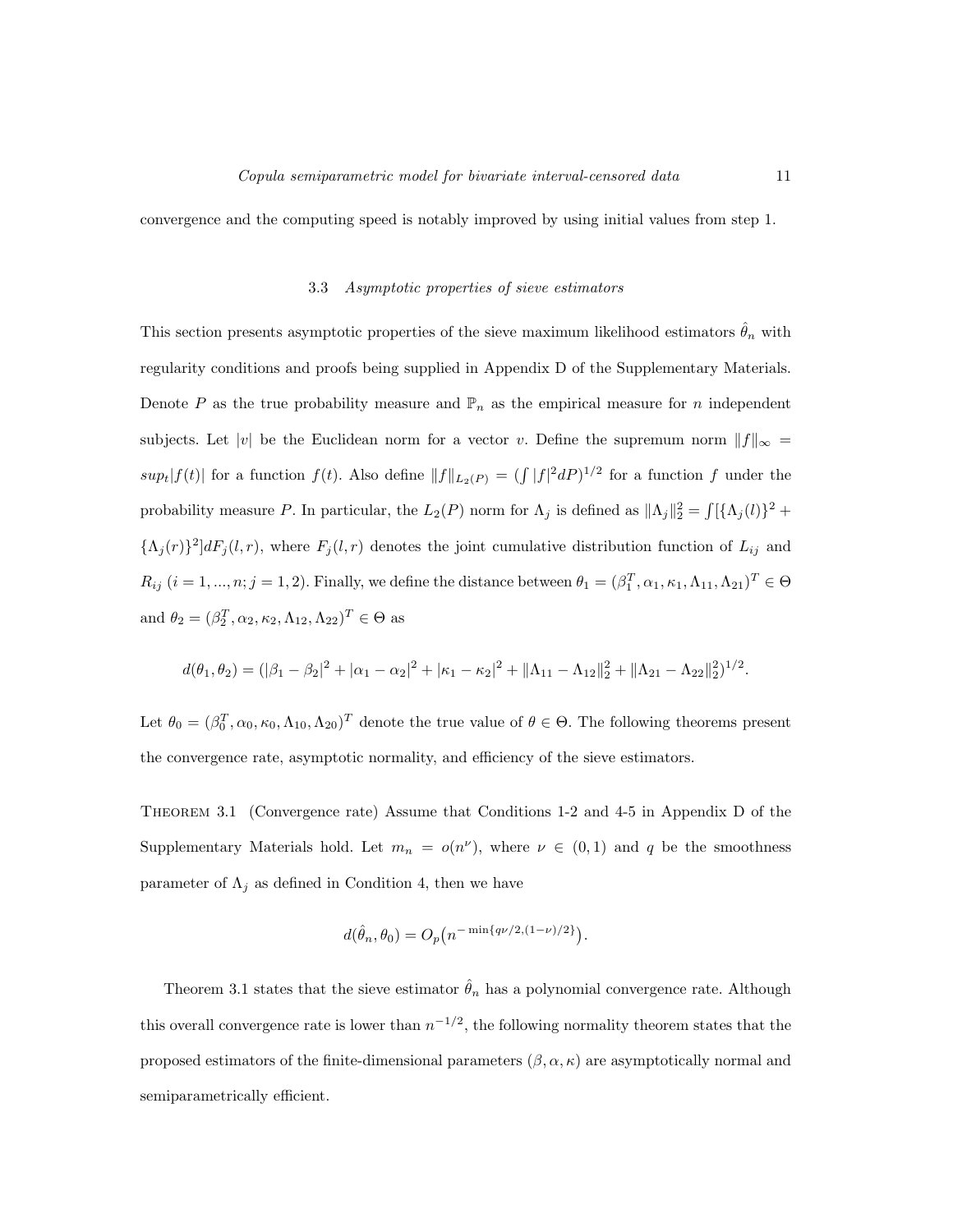## 12 T. SUN AND Y. DING

Theorem 3.2 (Asymptotic normality and efficiency) Suppose Conditions 1-5 in Appendix D hold. Define  $\hat{b}_n = (\hat{\beta}_n^T, \hat{\alpha}_n, \hat{\kappa}_n)^T$  and  $b_0 = (\beta_0^T, \alpha_0, \kappa_0)^T$ . If  $1/(2+q) < \nu < 1/2$ , then

$$
n^{1/2}(\hat{b}_n - b_0) = I^{-1}(b_0) n^{1/2} \mathbb{P}_n l^*(b_0, \Lambda_{10}, \Lambda_{20}; D) + o_p(1) \rightarrow_d N\{0, I^{-1}(b_0)\},
$$

where  $I(b_0) = Pl^*(b_0, \Lambda_{10}, \Lambda_{20}; D)^{\otimes 2}$  and  $l^*(b_0, \Lambda_{10}, \Lambda_{20}; D)$  is the efficient score function defined in the proof. Therefore,  $\hat{b}_n$  is asymptotically normal and efficient.

## 3.4 Generalized score test

We now separate  $\beta$  into two parts:  $\beta_g$  and  $\beta_{ng}$ , where  $\beta_g$  is the parameter set of interest for hypothesis testing and  $\beta_{ng}$  denotes the rest of the regression coefficients. The likelihood-based tests such as the Wald, score, and likelihood-ratio tests can be constructed to test  $\beta_g$ , and they are asymptotically equivalent. In our motivating study, we aim to perform a GWAS on AMD progression, which contains testing millions of SNPs one-by-one. Therefore, computing speed is critical. We propose to use the generalized score test. One big advantage of the score test in a GWAS setting is, one only needs to estimate the unknown parameters once under the null model without any SNP (i.e.,  $\beta_g = 0$ ), since the non-genetic risk factors are the same no matter which SNP is being tested. Therefore, the score test is faster as compared to the Wald and likelihood ratio tests. Moreover, the Wald or likelihood ratio test needs to estimate parameters under each alternative hypothesis (a total of 6 millions in our real data application), which may fail when the estimation procedure fails to converge.

With the sieve joint likelihood, we can obtain the restricted sieve maximum likelihood estimators under  $H_0$  ( $\beta_g = 0$  and the rest parameters are arbitrary), and then calculate the generalized score test statistic as defined in Cox and Hinkley (1979). Similar to our estimation procedure, we also propose to use Richardson's extrapolation to numerically approximate the first and second order derivatives when calculating the score test statistic.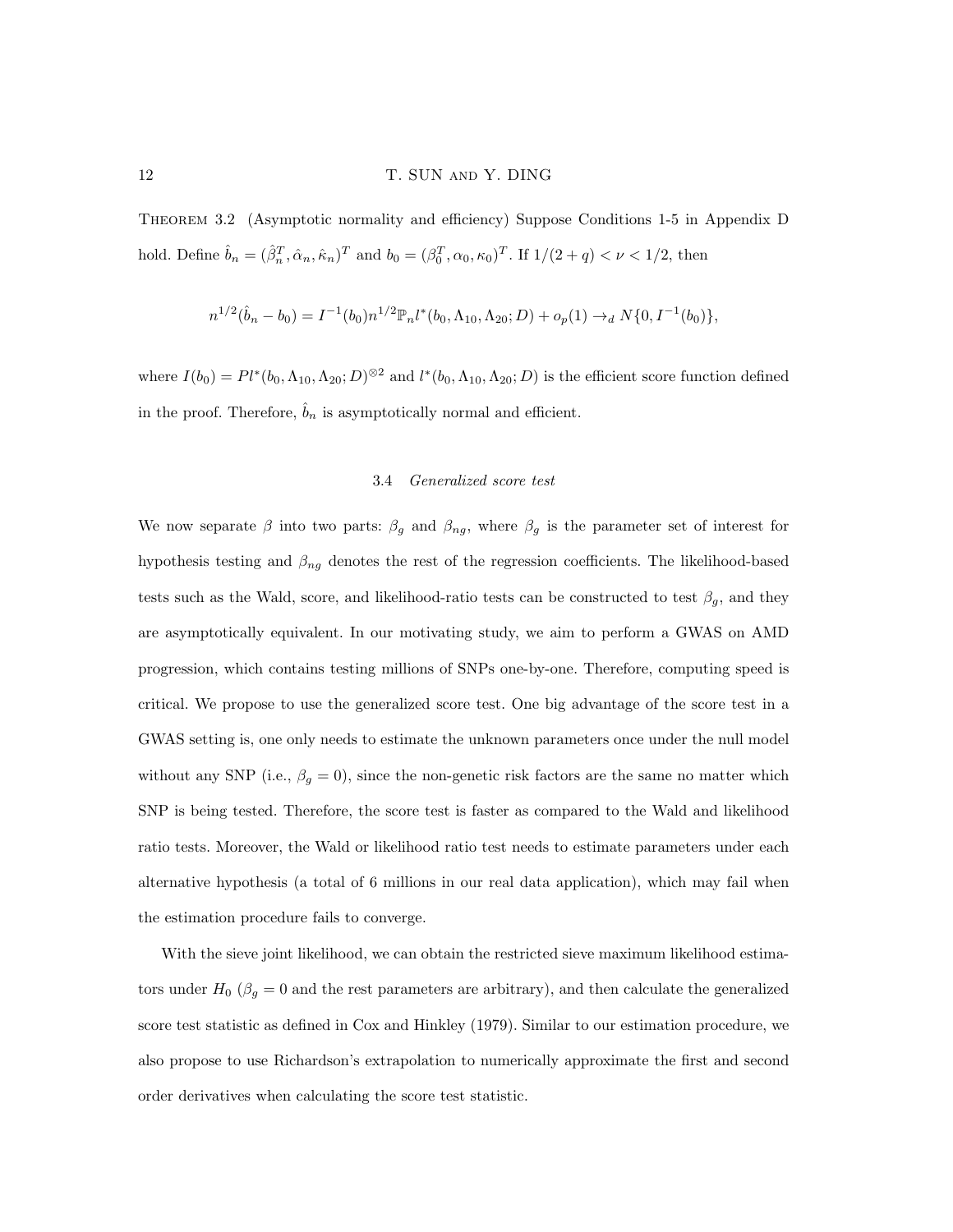## 4. Simulation study

We first evaluated the parameter estimation of our proposed two-parameter copula sieve model (i.e., its transformation margins are approximated by sieves) for bivariate data under general interval censoring. Then we assessed the type-I error control, and power performance of the proposed generalized score test. We also evaluated the accuracy in estimating the joint survival probability using our proposed method. Finally, we evaluated the computing speed and convergence rate of our proposed method.

#### 4.1 Generating bivariate interval-censored times

The data were generated from various Archimedean copula models (i.e., Clayton, Frank, Ali– Mikhail–Hap (AMH) and Joe) with Loglogistic margins. We first generated bivariate true event times  $T_{ij}$  using the conditioning approach described in Sun *and others* (2019). To obtain intervalcensored data, we followed the censoring procedure in Kiani and Arasan (2012), which fits the study design of AREDS data. Explicitly, we assumed each subject was assessed for K times with the length between two adjacent assessment times following an Exponential distribution. In the end, for each subject i,  $L_{ij}$  was defined as the last assessment time before  $T_{ij}$  and  $R_{ij}$  was the first assessment time after  $T_{ij}$ . The overall right-censoring rate is set to be 25%. For the dependence strength between margins, we set Kendall's  $\tau$  at 0.2 or 0.6, indicating weak or strong dependence. We assumed that the two event times share a common baseline distribution, for example, PO model with Loglogistic baseline hazards function (scale  $\lambda = 1$  and shape  $k = 2$ ) or PH model with Weibull baseline hazards function (scale  $\lambda = 0.1$  and shape  $k = 2$ ).

We included both genetic and non-genetic covariates in the simulations. Specifically, each SNP, coded as 0 or 1 or 2, was generated from a multinomial distribution with probabilities  $\{(1-p)^2, 2p(1-p), p^2\}$ , where  $p = 40\%$  or 5% is the minor allele frequency (MAF). We also included a margin-specific continuous variable, generated from  $N(6, 2^2)$ , and a subject-specific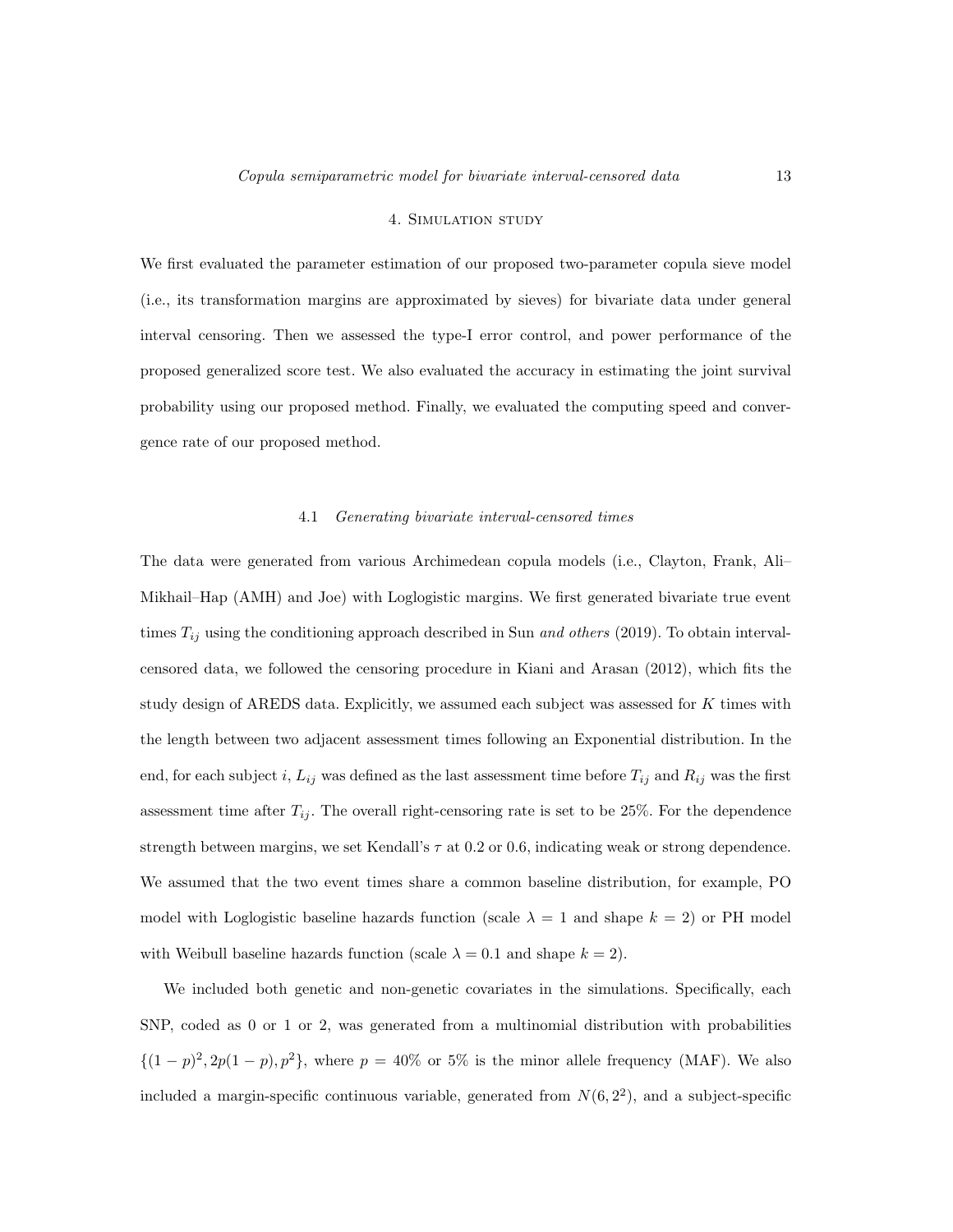binary variable, generated from Bernoulli  $(p = 0.5)$ .

Under all scenarios, the sample size was set as  $N = 500$ . For simplicity, we assumed the same covariate effects for two margins, denoted as  $(\beta_{ng1}, \beta_{ng2}, \beta_g)$ , where  $\beta_{ng1}$  and  $\beta_{ng2}$  are marginal- and subject-specific non-genetic effects, respectively, and  $\beta_q$  is the SNP effect. We set  $\beta_{ng1} = \beta_{ng2} = 0.1$ . For estimation performance evaluation, we let  $\beta_g = 0$  and replicated 1,000 times. For type-I error control evaluation of testing  $\beta_g = 0$ , we replicated 100,000 times and evaluated at various tail levels: 0.05, 0.01, 0.001 and 0.0001, respectively. For power evaluation, we replicated 1,000 times under each SNP effect size, where a range of  $\beta_g$ 's were selected to represent weak to strong SNP effects.

## 4.2 Simulation-I: parameter estimation

In this section, we evaluated the estimation performance of our proposed method under both correct and misspecified settings. For the margins, we used the true linear transformation function. We assumed the same Bernstein coefficients  $\phi_{1k} = \phi_{2k}$  with degree  $m_n = 3$   $(k = 0, 1, 2, 3)$  for both  $\Lambda_1$  and  $\Lambda_2$ . For the event time range  $[c, u]$ , we chose  $c = 0$  and set u as the largest value of all  $\{L_{ij}, R_{ij}\}$  plus a constant.

In Table 1(a), the true model is Clayton copula with Loglogistic (PO) or Weibull (PH) margins, under Kendall's  $\tau = 0.6$ . We fitted three models: the true copula model with parametric margins (i.e., Clayton copula with Loglogistic or Weibull margins, denoted as "Clayton-PM"), a two-parameter copula sieve model ("Copula2-S") and a marginal sieve model (i.e., the marginal transformation model approximated by sieves) where the variance-covariance is estimated by the robust sandwich estimator ("Marginal-S") (a model also used in Zhou and others, 2017). We obtained estimation biases and 95% coverage probabilities for regression coefficients and dependence parameters. Under the two-parameter copula model, the sieve maximum likelihood estimators are all virtually unbiased, and all empirical coverage probabilities are close to the nom-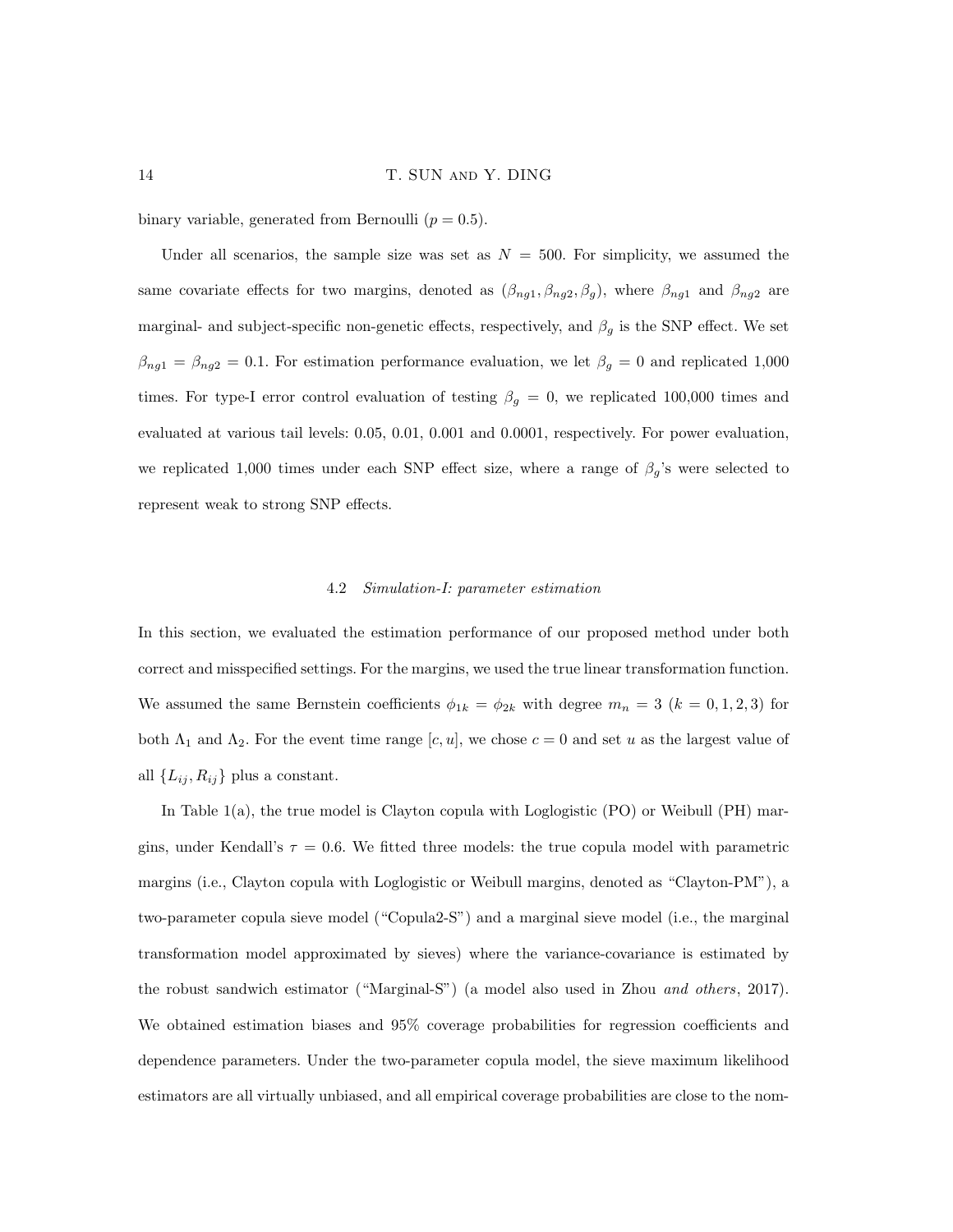inal level. Moreover, their standard errors are virtually the same as the standard errors under the true parametric model, indicating our proposed method works well. For the robust marginal sieve model, the regression coefficient estimates are also unbiased with correct coverage probabilities, but their standard errors are apparently larger.

We further evaluated the estimation performance of the proposed model on bivariate intervalcensored data generated from copula models that do not belong to the two-parameter copula family, such as Frank copula with  $\tau = 0.6$ , AMH copula with  $\tau = 0.2$  ( $\tau$  is always  $\lt \frac{1}{3}$  for AMH copula) and Joe copula with  $\tau = 0.6$ . In Table 1(b), the regression coefficient estimates from the two-parameter copula are all unbiased with coverage probabilities close to 95%. The biases for the  $\tau$  estimates are also minimal with good coverage probabilities except in the scenario when data were generated from a Joe copula (coverage probability  $= 83\%$ ). Overall, the two-parameter copula model family demonstrates good robustness to misspecification in copula functions.

In the real setting, the value of the transformation function parameter  $r$  is often unknown. Therefore, we examined our methods in estimating the transformation function parameter  $r$ together with the other parameters in our proposed model. The results are presented in the Table 1 of Appendix A in the Supplementary Materials, which shows satisfactory estimation performance for all parameters including the transformation parameter.

## 4.3 Simulation-II, generalized score test performance

We evaluated the type-I error control of our proposed generalized score test under Copula2-S. Specifically, we tested the SNP effect  $\beta_g$  under different dependence strengths (Kendall's  $\tau$  = 0.6, 0.2) and two different MAFs (40%, 5%). The true model is Clayton copula with Loglogistic margins. We included score tests of two misspecified copula models, one with misspecified margins but correct copula (i.e., Clayton copula with Weibull margins) and the other with misspecified copula but correct margins (i.e., Gumbel copula with Loglogistic margins). We also included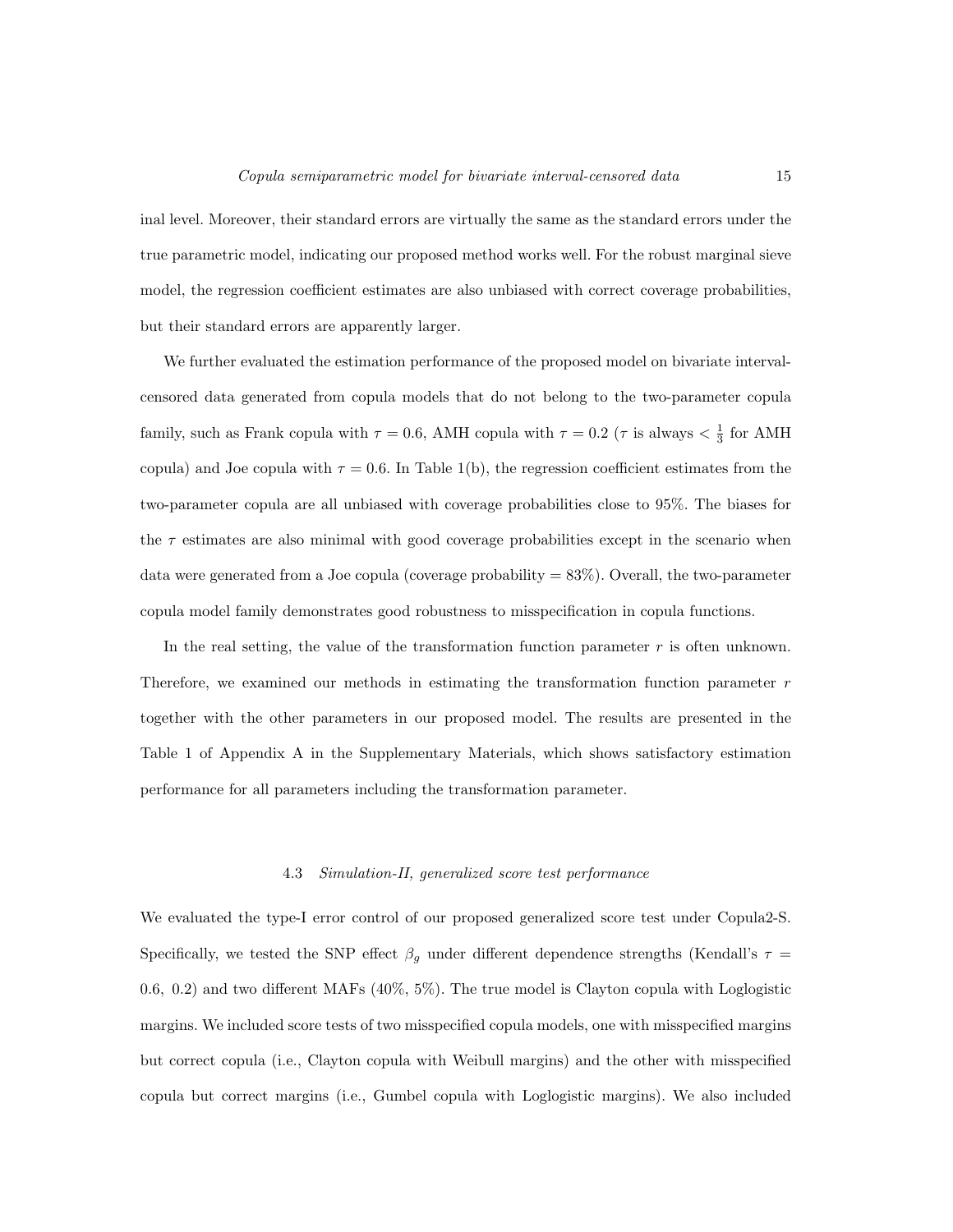the score test under the correct parametric copula model (i.e., Clayton copula with Loglogistic margins), which served as the benchmark model. Besides, we examined Wald tests from the marginal Loglogistic model with variance-covariance either from the independence estimate (i.e., the naive estimate assuming two margins are independent) or the robust sandwich estimate (i.e., accounting for the correlation between two margins).

Table 2 shows type I errors under different tail levels. In the top part where Kendall's  $\tau = 0.6$ , our proposed score test controls type-I errors as well as the correct parametric model at all tail levels and MAFs. However, type-I errors in the two misspecified copula models are inflated at all scenarios, especially when margins are wrong at  $MAF = 40\%$ . It is not surprising to observe the greatest inflation occurs with the marginal approach under the independence assumption. After applying the robust variance-covariance estimate, the type-I errors are controlled at  $MAF = 40\%$ but still slightly inflated at MAF = 5%. When Kendall's  $\tau = 0.2$ , the proposed two-parameter model still performs as well as the correct parametric model and outperforms the other models, although the type-I error inflations from other models were smaller due to the weaker dependence.

We also compared the power performance between the score test under our Copula2-S model and score tests from two other models: the true parametric copula model and the Marginal-S model. Figure 1 presents the power curves of these three tests over a range of SNP effect sizes. Our proposed model yields the similar power performance as the true parametric model and is considerably more potent than the robust marginal sieve model.

## 4.4 Simulation-III: joint survival probability estimation performance

In addition, we evaluated the accuracy for estimating joint survival probabilities under our proposed Copula2-S model. We generated data from the Clayton copula with Weibull margins, and fitted the Clayton-Weibull ("Clayton-WB") and Copula2-S models and obtained the average estimated joint survival probabilities  $Pr(T_1 > t, T_2 > t | Z_1, Z_2)$  on a sequence of pre-specified time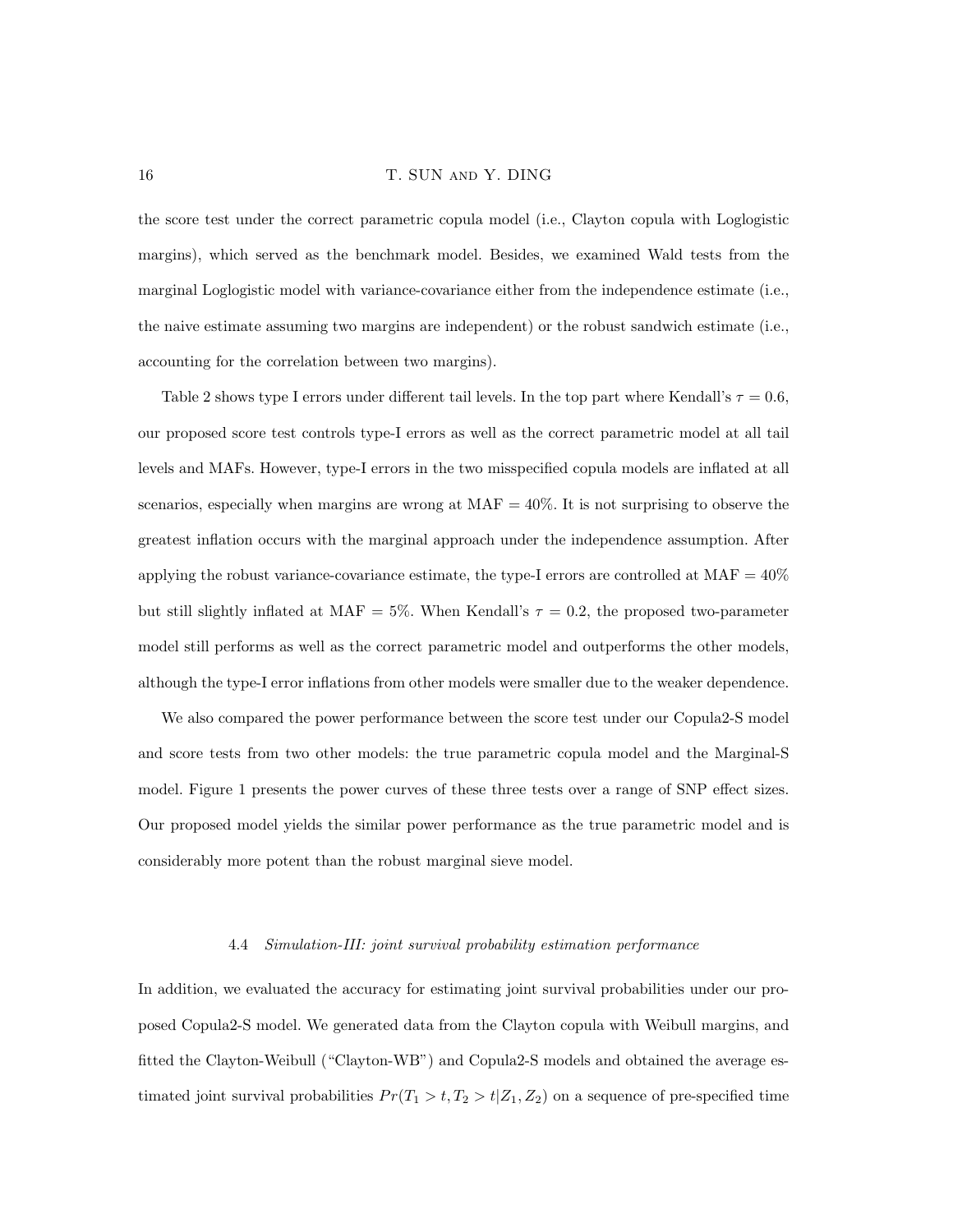points given covariate values. The number of replications is 1, 000. In Appendix A of the Supplementary Materials, Figure S1 illustrates that Copula2-S produced an almost identical joint survival profile as Clayton-WB. In addition, we quantified the estimation error between the estimated and true joint survival probabilities by the mean square errors (MSE) averaged over all time points and replications, which are  $0.0004$  (sd = 0.0012) and 0.0003 (sd = 0.0005) for Copula2-S and Clayton-WB, respectively, indicating the probabilities are well estimated.

#### 4.5 Simulation-IV, convergence and computing speed

We examined the computational advantages of our proposed two-step sieve estimation procedure as compared to the one-step estimation approach (i.e., directly maximizes the joint likelihood with arbitrary initial values). Data were simulated from a Clayton copula with Loglogistic margins. For 1, 000 replications, the one-step procedure took 1, 260 seconds while our proposed procedure took 925 seconds, saving about 27% computing time. For convergence rate, the proposed procedure failed in 0.1% times, whereas the one-step procedure failed in 1.6% times.

We also compared the computing speed of three likelihood-based tests on testing 1, 000 SNPs under three models: the true Clayton model with Loglogistic margins, our proposed Copula2-S model and the Marginal-S model. The 1,000 genetic variants were simulated from  $MAF = 40\%$ . The results are shown in Table S3 in the Appendix A from the Supplementary Materials. We found that the score test is about 3-5 times faster than the Wald test or the likelihood ratio test on average. Within the three score tests, although the score test under our Copula2-S model is the slowest due to model complexity, it is still faster than the Wald test under the Marginal-S model. Given its advantages in robustness, type-I error control, and power performance, we recommend the proposed Copula2-S model with the score test for the large-scale testing case.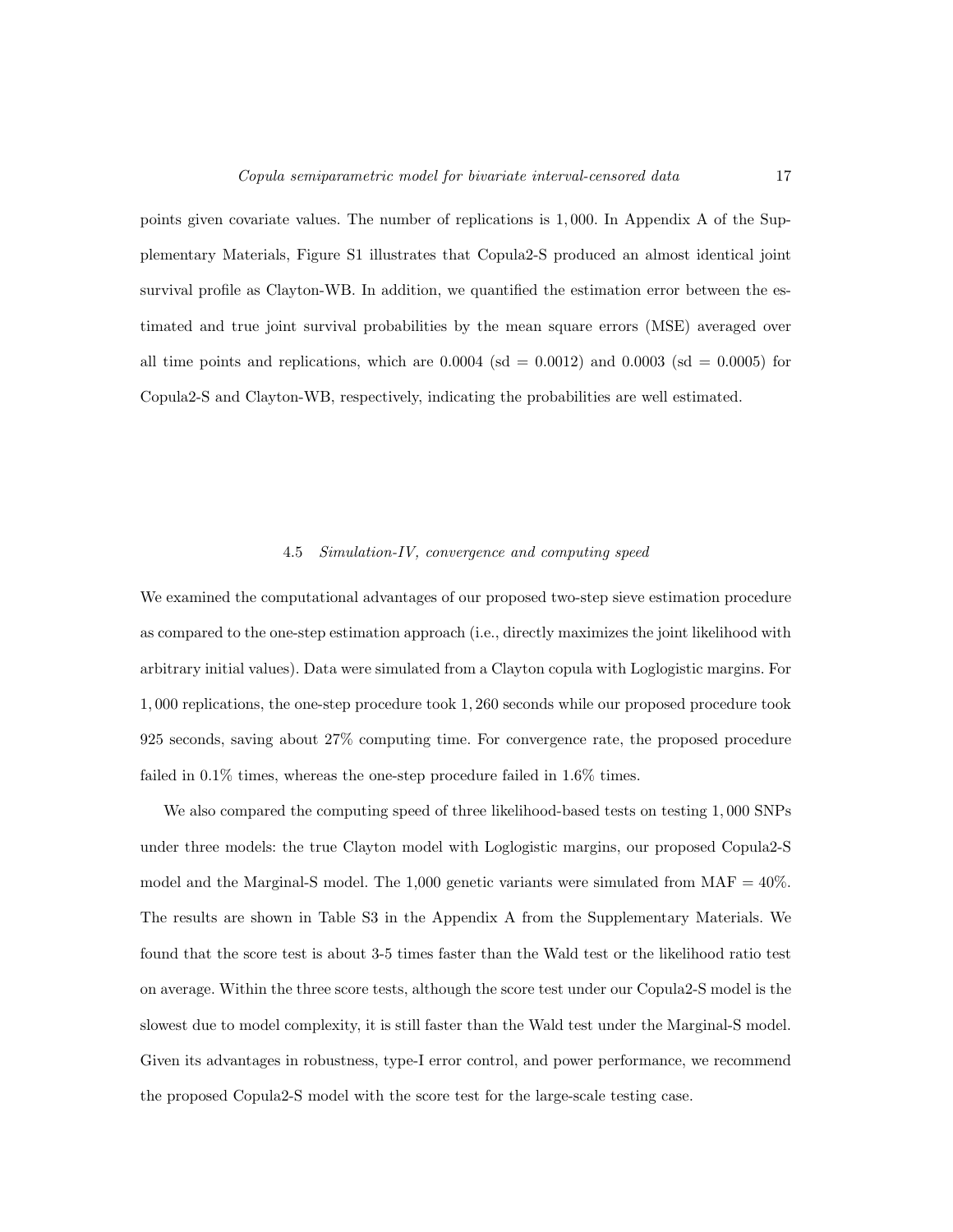#### 5. Real data analysis

We implemented our proposed method to analyze the AREDS data. AREDS was designed to assess the clinical course of, and risk factors for the development and progression of AMD. DNA samples were collected from the consenting participants and genotyped by the International AMD Genomics Consortium (Fritsche *and others*, 2016). In this study, each participant was examined every six months in the first six years and then every year after year six. To measure the disease progression, a severity score, scaled from one to twelve (with a more significant value indicating more severe AMD), was determined for each eye of each participant at every examination. The outcome of interest is the bivariate progression time-to-late-AMD, where late-AMD is defined as the stage with severity score  $\geq 9$ . Both phenotype and genotype data of AREDS are available from the online repository dbGap (accession: phs000001.v3.p1, and phs001039.v1.p1, respectively). By far, all the studies that analyzed the AREDS data for AMD progression treated the outcome as right-censored (e.g., Ding and others  $(2017)$ , Yan and others  $(2018)$ , and Sun and others  $(2019)$ ), and some only used data from the worst eye in each subject (e.g., Seddon and others (2014)).

We analyzed 2,718 Caucasian participants, including 2,295 subjects who were free of late-AMD in both eyes at the enrollment, i.e., time 0 (bivariate data indicated as group A), and 423 subjects who had one eye already progressed to late-AMD by enrollment (univariate data indicated as group B). For the jth eye (free of late-AMD at time 0) of subject i, we observe  $L_{ij}$ , the last assessment time when the jth eye was still free of late-AMD and  $R_{ij}$ , the first assessment time when the jth eye was already diagnosed as late-AMD. For the eye that did not progress to late-AMD by the end of the study follow-up, we assigned a large number to  $R_{ij}$ . Since there are two groups of subjects (group A and B), we implemented a two-part model. Specifically, we created a covariate for each eye to indicate whether its fellow eye had already progressed or not at time 0 (i.e., 0 for both eyes of group A subjects and 1 for group B subjects). Then the joint likelihood is the product of the copula sieve model for group A subjects and the marginal sieve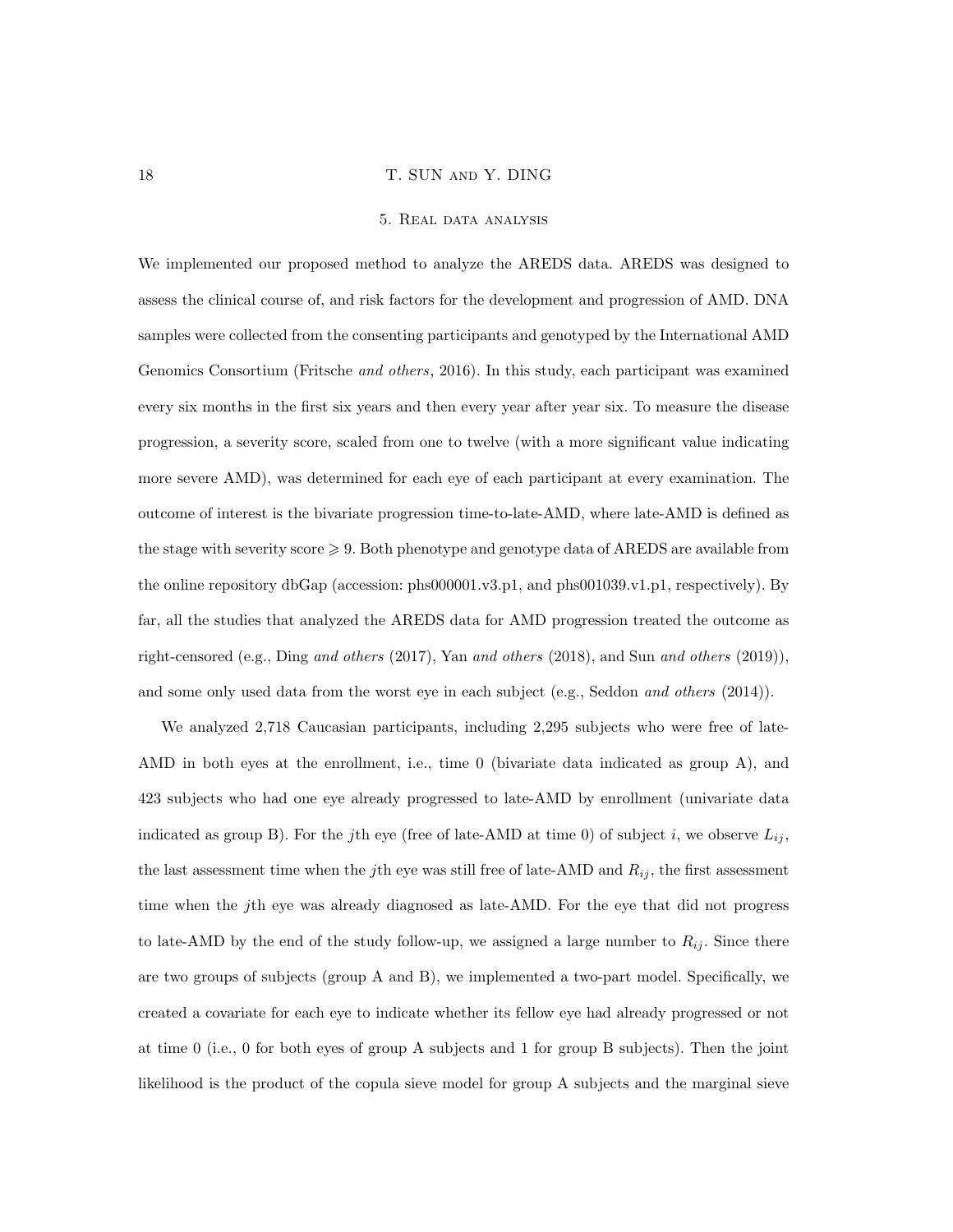model for group B subjects. In addition, we performed a secondary sensitivity analysis using only group A subjects and obtained similar top SNPs as from the two-part model (Table S4 of Appendix B in the Supplementary Materials).

We included four risk factors as non-genetic covariates, including the baseline age, severity score, smoking status, and fellow-eye progression status. We checked various combinations of transformation functions (i.e.,  $g(x) = x$  for PH model and  $g(x) = \log(1+x)$  for PO model) and Bernstein polynomial degrees  $m_n$  (from 3 to 6). We chose the model that produced the smallest AIC, which is the PO model (i.e.,  $g(x) = \log(1+x)$ ) with  $m_n = 4$  for both margins. The AIC results are summarized in Table S5 of Appendix B in the Supplementary Materials.

We performed GWAS on 6 million SNPs (either from exome chip or imputed) with  $MAF > 5\%$ across the 22 autosomal chromosomes and plotted their  $-\log(p)$  in Figure S2 in the Appendix B of the Supplementary Materials. As highlighted in the figure, the PLEKHA1–ARMS2–HTRA1 region on chromosome 10 and the CFH region on chromosome 1 have variants reaching the "genome-wide" significance level  $(p < 5 \times 10^{-8})$ . Previously, these two regions were found being significantly associated with AMD onset from multiple case-control studies (Fritsche and others, 2016). Moreover, we identified SNPs in a previously unrecognized ATF7IP2 region on chromosome 16, showing moderate to strong association with AMD progression  $(5 \times 10^{-8} < p < 1 \times 10^{-5})$ . As a comparison, we also fitted the robust marginal sieve model (Marginal-S) and the Gamma frailty sieve model (Frailty-S) (Zhou *and others*, 2017), and performed the corresponding score tests for each SNP. Overall, their results are consistent with our Copula2-S model, but the pvalues are generally larger (as shown in Table 3). Note that the CFH region did not reach the "genome-wide" significance level under the Marginal-S model.

Table 3 presents the top significant variants of the three regions denoted in Figure S2. Besides Copula2-S, we also present score test p-values from Frailty-S and Marginal-S. The odds ratio of an SNP was calculated by fitting a Copula2-S model including this SNP and those non-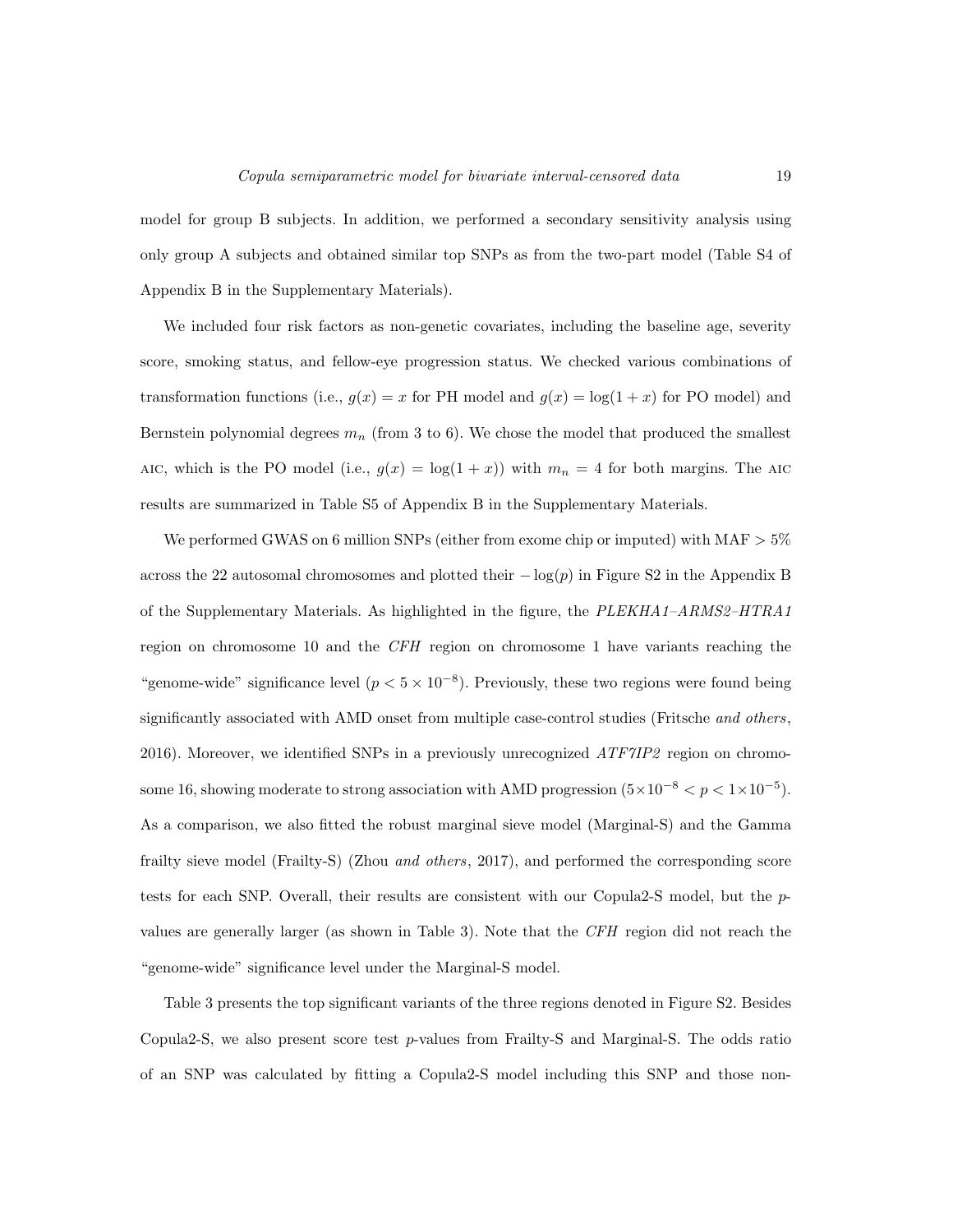genetic factors. For example, rs2284665, a known AMD risk variant from HTRA1 region, has an estimated odds ratio of 1.66 (95% CI =  $[1.46, 1.89]$ ), which implies its minor allele has a "harmful" effect on AMD progression. Under this model, the estimated dependence parameters are  $\hat{\alpha} = 0.90$  and  $\hat{\kappa} = 1.00$ , corresponding to  $\hat{\tau} = 0.40$ , which indicates moderate dependence in AMD progression between two eyes.

For variant rs2284665, we obtained both estimated joint and conditional survival functions from the fitted Copula2-S model. The left panel of Figure 2 plots the joint progression-free probability contours for subjects who are smokers with the same age  $(= 68.6)$  and AMD severity score  $(= 3.0 \text{ for both eyes})$  but different genotypes of  $rs2284665$ . The right panel of Figure 2 plots the corresponding conditional progression-free probability of remaining years (after year 5) for one eye, given its fellow eye has progressed by year 5. It is clearly seen that in both plots, the three genotype groups are well separated, with the  $GG$  group having the largest progressionfree probabilities. These estimated progression-free probabilities provide valuable information to characterize or predict the progression profiles for AMD patients with different characteristics.

#### 6. Conclusion and Discussion

We proposed a flexible copula-based semiparametric transformation model for analyzing and testing bivariate (general) interval-censored data. Unlike the approach proposed by Hu and others (2017), which approximated the copula function by sieves, our approach kept the copula function in its parametric form but flexibly modeled the margins through semiparametric transformation models. In this way, our method guaranteed to produce consistent estimates for both regression and copula parameters, which then led to reliable joint distribution estimates. On the other hand, Hu and others (2017) focused on estimating regression parameters only but with possible biased estimates for the copula function. Our proposed method has the great advantage in computation and it is applicable to analyze large data sets and to perform a large number of tests. All the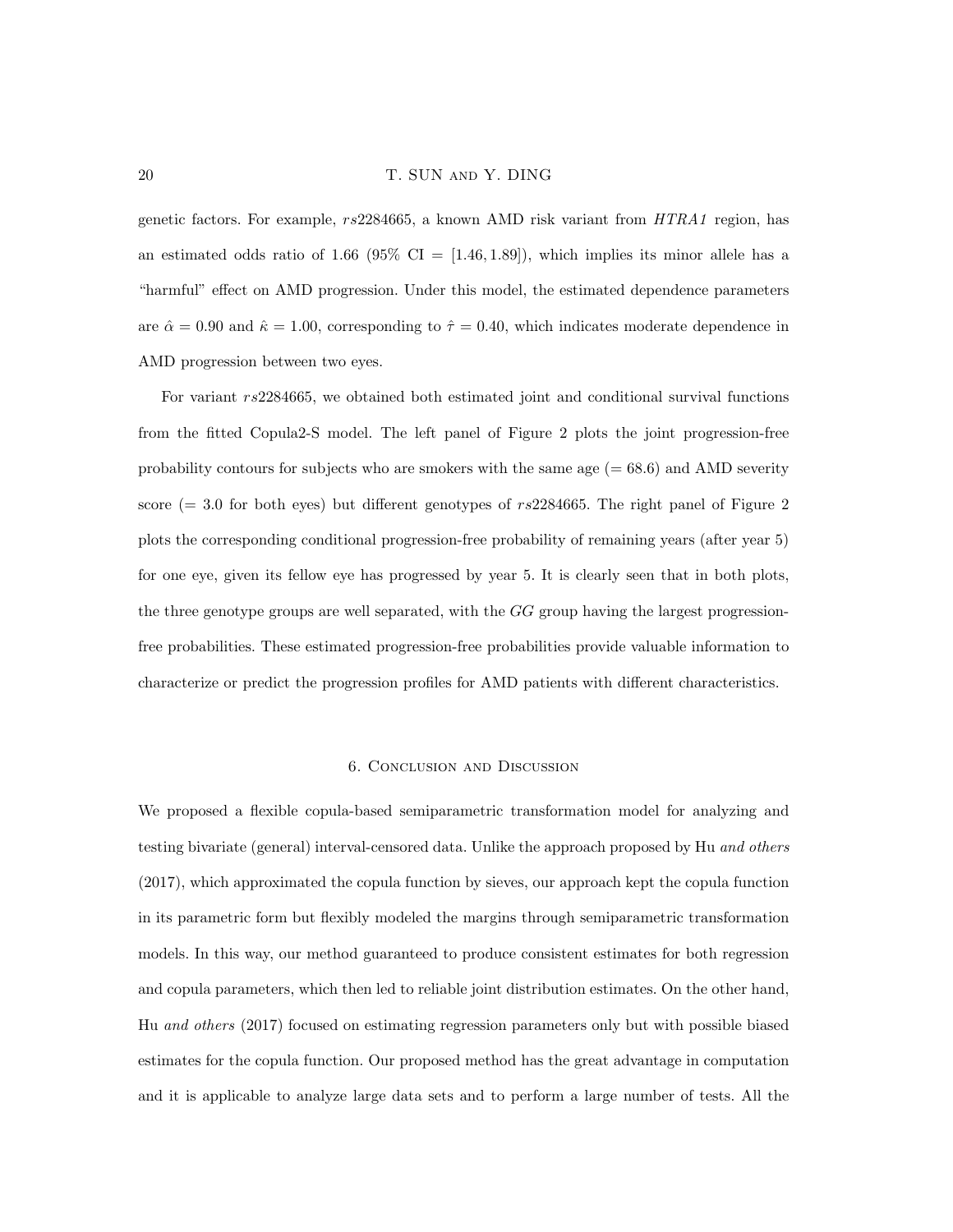methods have been built into an R package {CopulaCenR}, which includes a variety of copula functions (e.g., Copula2, Clayton, Gumbel, Frank, Joe, AMH) and is available on CRAN at https://cran.r-project.org/package=CopulaCenR. The key R codes for this article can be found at https://github.com/yingding99/Copula2S.

Several model selection procedures have been proposed for copula-based methods. For example, the AIC is widely used for model selection purpose in copula models. Wang and Wells (2000) proposed a model selection procedure based on the nonparametric estimation of the bivariate joint survival function within Archimedean copulas. For model diagnostics, Chen and others (2010) proposed a penalized pseudo-likelihood ratio test for copula models in complete data. Recently, Zhang and others (2016) developed a goodness-of-fit test for copula models using the pseudo in-and-out-of-sample method. To the best of our knowledge, there is no existing goodness-of-fit test for copula models of bivariate interval-censored data. In our real data analysis, we used AIC to guide the model selection for simplicity. However, a formal test for goodness-of-fit is desirable, especially for bivariate interval-censored data under the regression setting. It is worthwhile to investigate it as a future research direction.

We applied our method to a GWAS of AMD progression and successfully identified variants from two known AMD risk regions (CFH on chromosome 1 and PLEKHA1–ARMS2–HTRA1 on chromosome 10) being significantly associated with AMD progression. Moreover, we also discovered variants from a region (ATF7IP2 on chromosome 16), which has not been reported before, showing moderate to strong association with AMD progression. On the contrary, we found that some known AMD risk loci (e.g., rs12357257 from  $ARHGAP21$  on chromosome 10,  $p = 0.12$ ) are not associated with AMD progression. Therefore, the variants associated with risks of having AMD may not be necessarily associated with the disease progression; while some variants may be only associated with AMD progression but not with the disease onset. Our work is the first research on AMD progression which adopts a solid statistical model that appropriately handles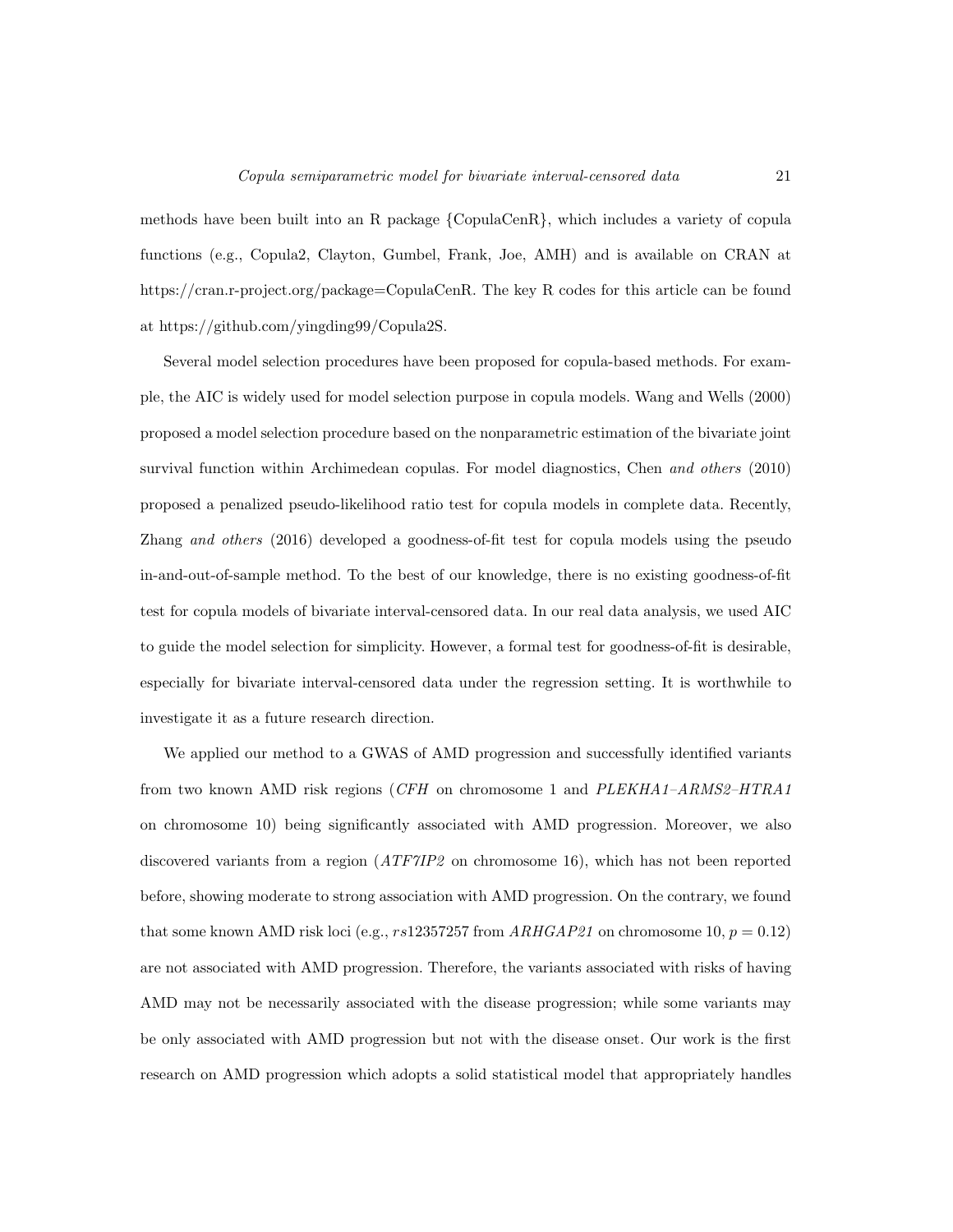bivariate interval-censored data. Our findings provided new insights into the genetic causes on AMD progression, which are critical for establishing novel and reliable predictive models of AMD progression to identify high-risk patients at an early stage accurately. Our proposed method applies to general bilateral diseases and complex diseases with co-primary endpoints.

# Supplementary Materials

Supplementary materials are available online at http://biostatistics.oxfordjournals.org.

#### **REFERENCES**

- Chen, M., Chen, L., Lin, K. and Tong, X. (2014). Analysis of multivariate interval censoring by diabetic retinopathy study. Communications in Statistics-Simulation and Computation 43(7), 1825–1835.
- Chen, M., Tong, X. and Sun, J. (2007). The proportional odds model for multivariate interval-censored failure time data. Statistics in medicine 26(28), 5147–5161.
- Chen, M., Tong, X. and Sun, J. (2009). A frailty model approach for regression analysis of multivariate current status data. Statistics in medicine 28(27), 3424–3436.
- CHEN, M., TONG, X. AND ZHU, L. (2013). A linear transformation model for multivariate interval-censored failure time data. Canadian Journal of Statistics 41(2), 275–290.
- Chen, X., Fan, Y., Pouzo, D. and Ying, Z. (2010). Estimation and model selection of semiparametric multivariate survival functions under general censorship. Journal of Econometrics  $157(2)$ , 129-142.

Clayton, D. G. (1978). A model for association in bivariate life tables and its application in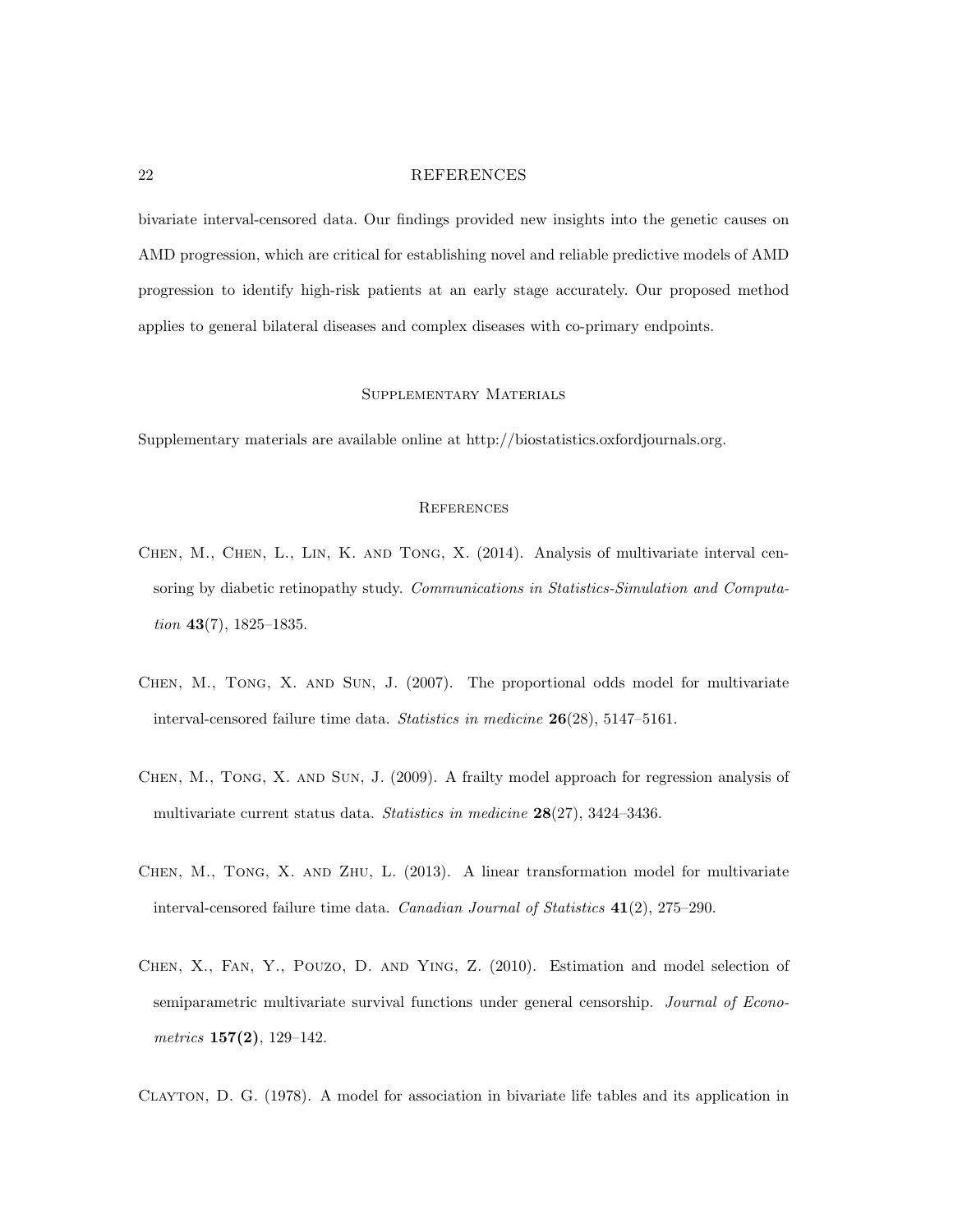epidemiological studies of familial tendency in chronic disease incidence. *Biometrika*  $65(1)$ , 141–151.

- Cook, R. J. and Tolusso, D. (2009). Second-order estimating equations for the analysis of clustered current status data. Biostatistics 10(4), 756–772.
- Cox, D. R. and Hinkley, D. V. (1979). Theoretical Statistics. Chapman & Hall/CRC, London.
- Ding, Y., Liu, Y., Yan, Q. and others. (2017). Bivariate analysis of Age-Related Macular Degeneration progression using genetic risk scores. Genetics 206(1), 119–133.
- Ding, Y. and Nan, B. (2011). A sieve M-theorem for bundled parameters in semiparametric models, with application to the efficient estimation in a linear model for censored data. Annals of Statistics 39(1), 2795–3443.
- FRITSCHE, L. G., IGI, W., BAILEY, J. N. and others. (2016). A large genome-wide association study of Age-related Macular Degeneration highlights contributions of rare and common variants. Nature Genetics  $48(2)$ , 134-143.
- Goethals, K., Janssen, P. and Duchateau, L. (2008). Frailty models and copulas: similarities and differences. Journal of Applied Statistics 35(9), 1071–1079.
- Goggins, W. B. and Finkelstein, D. M. (2000). A proportional hazards model for multivariate interval-censored failure time data. Biometrics 56(3), 940–943.
- GUMBEL, E. J. (1960). Bivariate exponential distributions. Journal of the American Statistical Association 55(292), 698–707.
- HU, T., ZHOU, Q. AND SUN, J. (2017). Regression analysis of bivariate current status data under the proportional hazards model. *Canadian Journal of Statistics*  $45(4)$ ,  $410-424$ .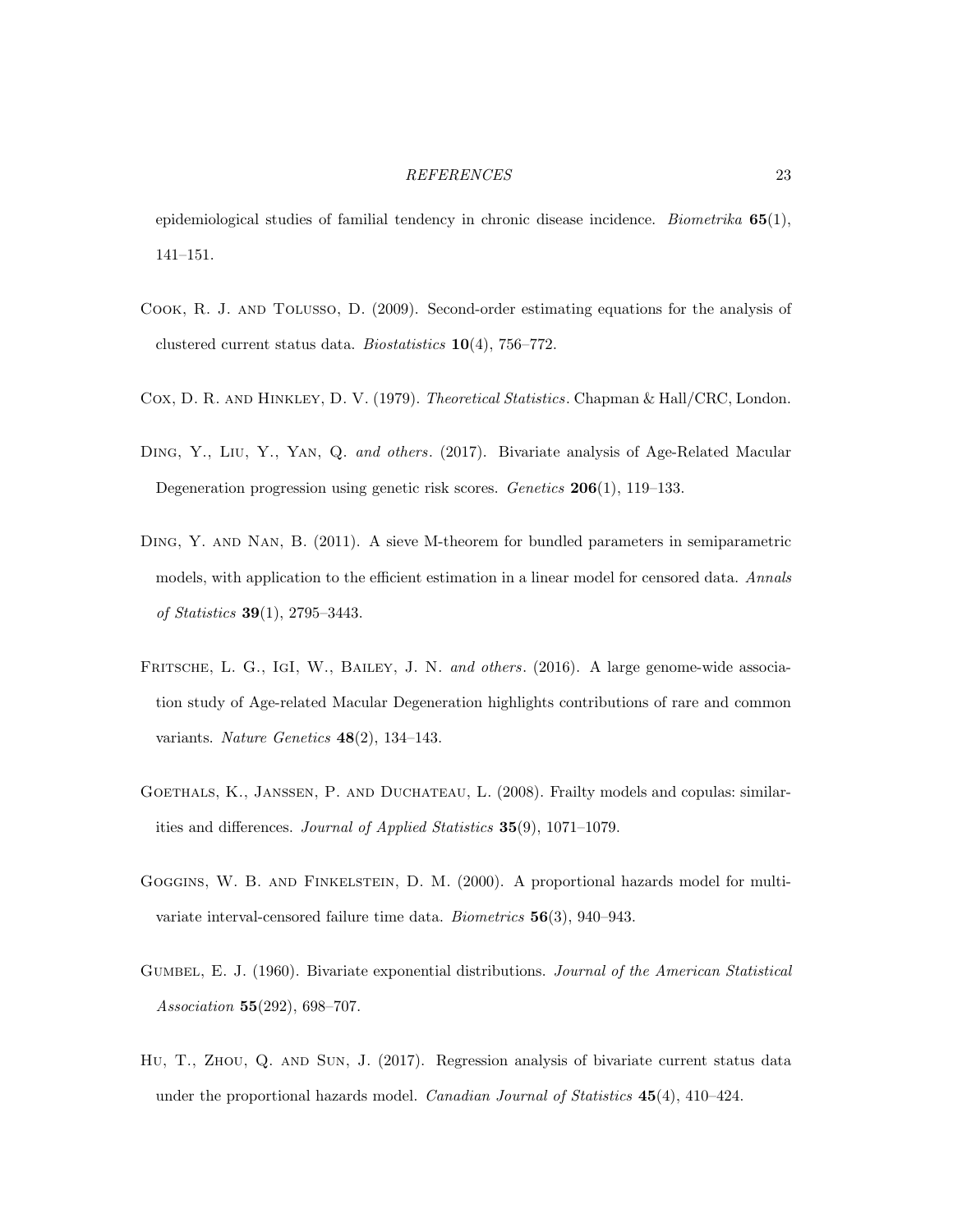- Huang, J. and Rossini, A. (1997). Sieve estimation for the proportional-odds failuretime regression model with interval censoring. Journal of the American Statistical Association 92(439), 960-967.
- Joe, H. (1997). Multivariate Models and Dependence Concepts. Chapman & Hall, London.
- Kiani, K. and Arasan, J. (2012). Simulation of interval-censored data in medical and biological studies. International Journal of Modern Physics 9, 112–118.
- Kim, M. Y. and Xue, X. (2002). The analysis of multivariate interval-censored survival data. Statistics in Medicine 21(23), 3715–3726.
- Kor, C. T., Cheng, K. F. and Chen, Y. H. (2013). A method for analyzing clustered interval-censored data based on Cox model. Statistics in Medicine 32(5), 822–832.
- Lindfield, G. R. and Penny, J. E. T. (1989). Microcomputers in Numerical Analysis. Halsted Press, New York.
- Nelsen, R. B. (2006). An Introduction to Copulas. Springer-Verlag, New York.
- Oakes, D. (1982). A model for association in bivariate survival data. Journal of the Royal Statistical Society: Series B 44(3), 414–422.
- SEDDON, J., REYNOLDS, R., YU, Y. AND ROSNER, B. (2014). Three new genetic loci are independently related to progression to advanced macular degeneration. PLoS ONE  $9(1)$ , 1–11.
- SKLAR, A. (1959). Fonctions de répartition à n dimensions et leurs marges. Publications de L'Institut de Statistique de L'Université de Paris 8, 229–231.
- Sun, T., Liu, Y., Cook, R. J., Chen, W. and Ding, Y. (2019). Copula-based score test for bivariate time-to-event data, with application to a genetic study of AMD progression. Lifetime Data Analysis 25(3), 546–568.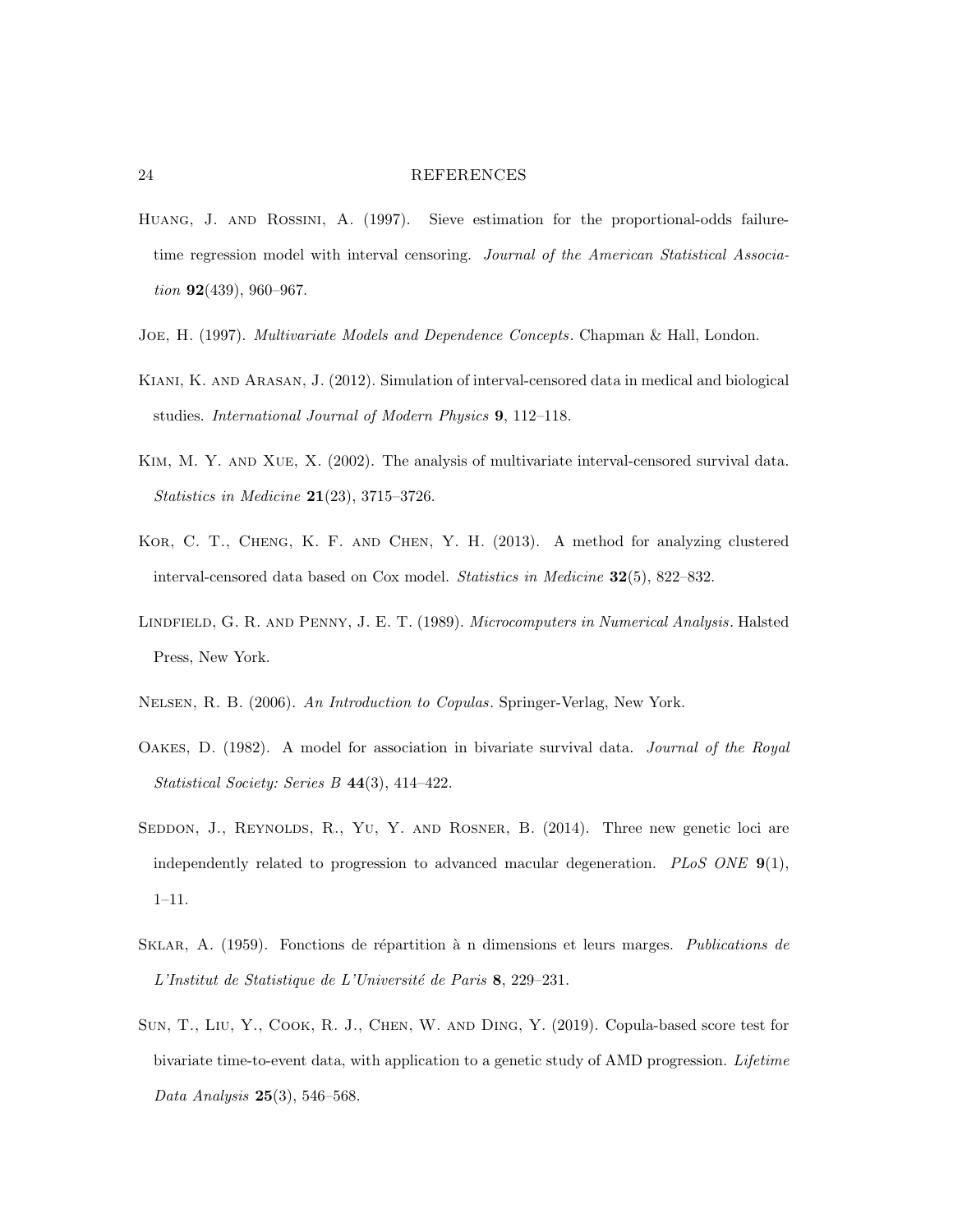- Tong, X., Chen, M. and Sun, J. (2008). Regression analysis of multivariate interval-censored failure time data with application to tumorigenicity experiments. Biometrical Journal: Journal of Mathematical Methods in Biosciences 50(3), 364–374.
- Wang, L., Sun, J. and Tong, X. (2008). Efficient estimation for the proportional hazards model with bivariate current status data. Lifetime Data Analysis 14(2), 134–153.
- Wang, N., Wang, L. and McMahan, C. S. (2015). Regression analysis of bivariate current status data under the gamma-frailty proportional hazards model using the EM algorithm. Computational Statistics & Data Analysis 83, 140–150.
- WANG, W. AND WELLS, M. T. (2000). Model selection and semiparametric inference for bivariate failure-time data. Journal of the American Statistical Association 95(449), 62–72.
- WEN, C. C. AND CHEN, Y. H. (2013). A frailty model approach for regression analysis of bivariate interval-censored survival data. Statistica Sinica 23(1), 383–408.
- WIENKE, A. (2010). Frailty models in survival analysis. Chapman and Hall/CRC.
- YAN, Q., DING, Y., LIU, Y. and others. (2018). Genome-wide analysis of disease progression in Age-related Macular Degeneration. Human Molecular Genetics 27(5), 929–940.
- Zeng, D., Gao, F. and Lin, D. (2017). Maximum likelihood estimation for semiparametric regression models with multivariate interval-censored data. *Biometrika*  $104(3)$ , 505–525.
- Zhang, S., Okhrin, O., Zhou, Q. M. and Song, P. X. K. (2016). Goodness-of-fit test for specification of semiparametric copula dependence models. Journal of Econometrics  $193(1)$ , 215–233.
- Zhou, Q., Hu, T. and Sun, J. (2017). A sieve semiparametric maximum likelihood approach for regression analysis of bivariate interval-censored failure time data. Journal of the American Statistical Association 112(518), 664-672.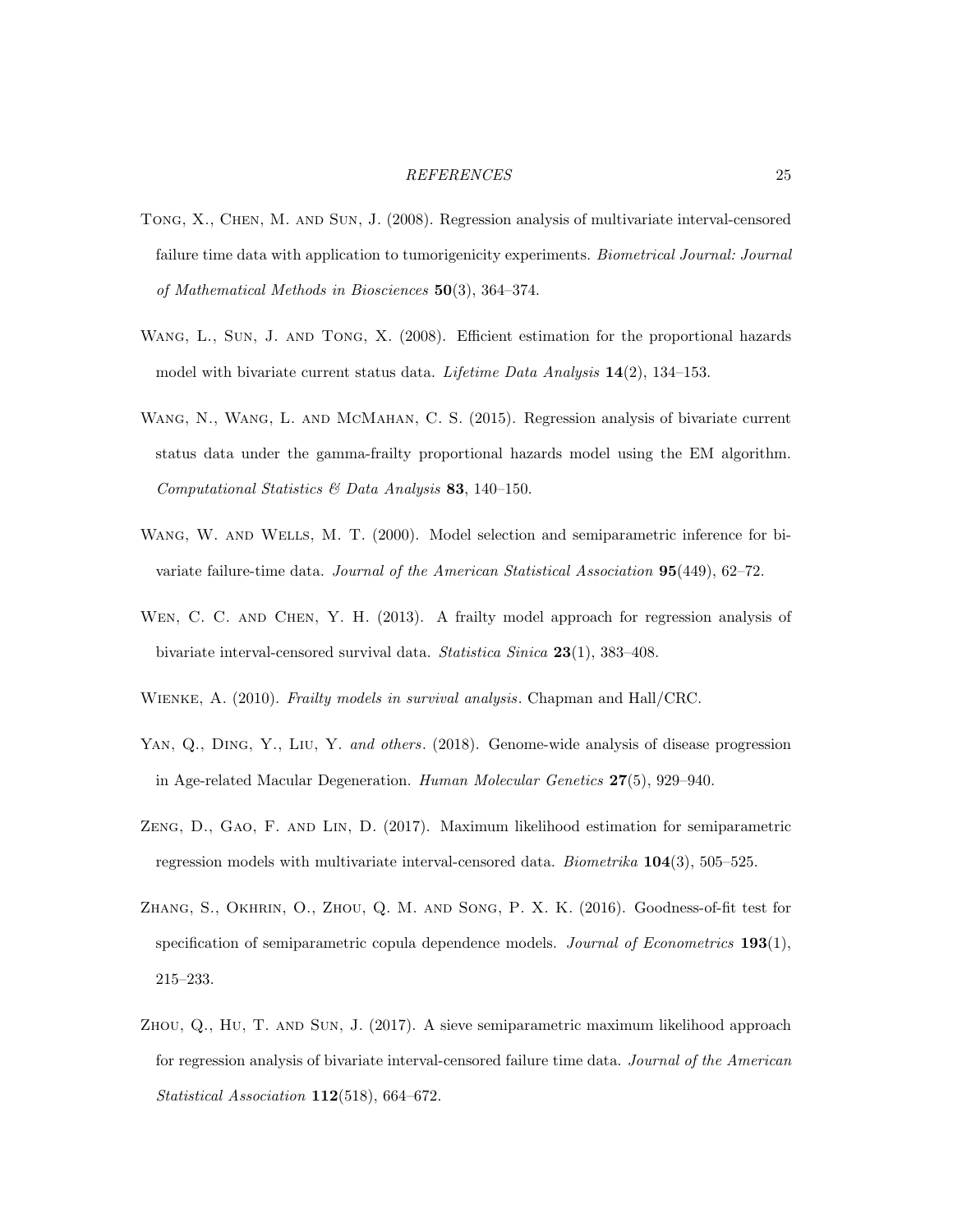

Fig. 1: Simulation results for power performance of the score test under three models: Clayton-LL (top dashed curve), Copula2-S (solid curve) and Marginal-S (bottom dashed curve).



Fig. 2: Estimated progression-free probabilities for subjects with different genotypes of rs2284665 (smokers with age 68.6 and severity score 3.0 in both eyes). Left: joint progression-free probability contours (from top to bottom:  $GG, GT, TT$ ); Right: conditional progression-free probability of remaining years (after year 5) for one eye, given the other eye has progressed by year 5 (from top to bottom:  $GG, GT, TT$ ).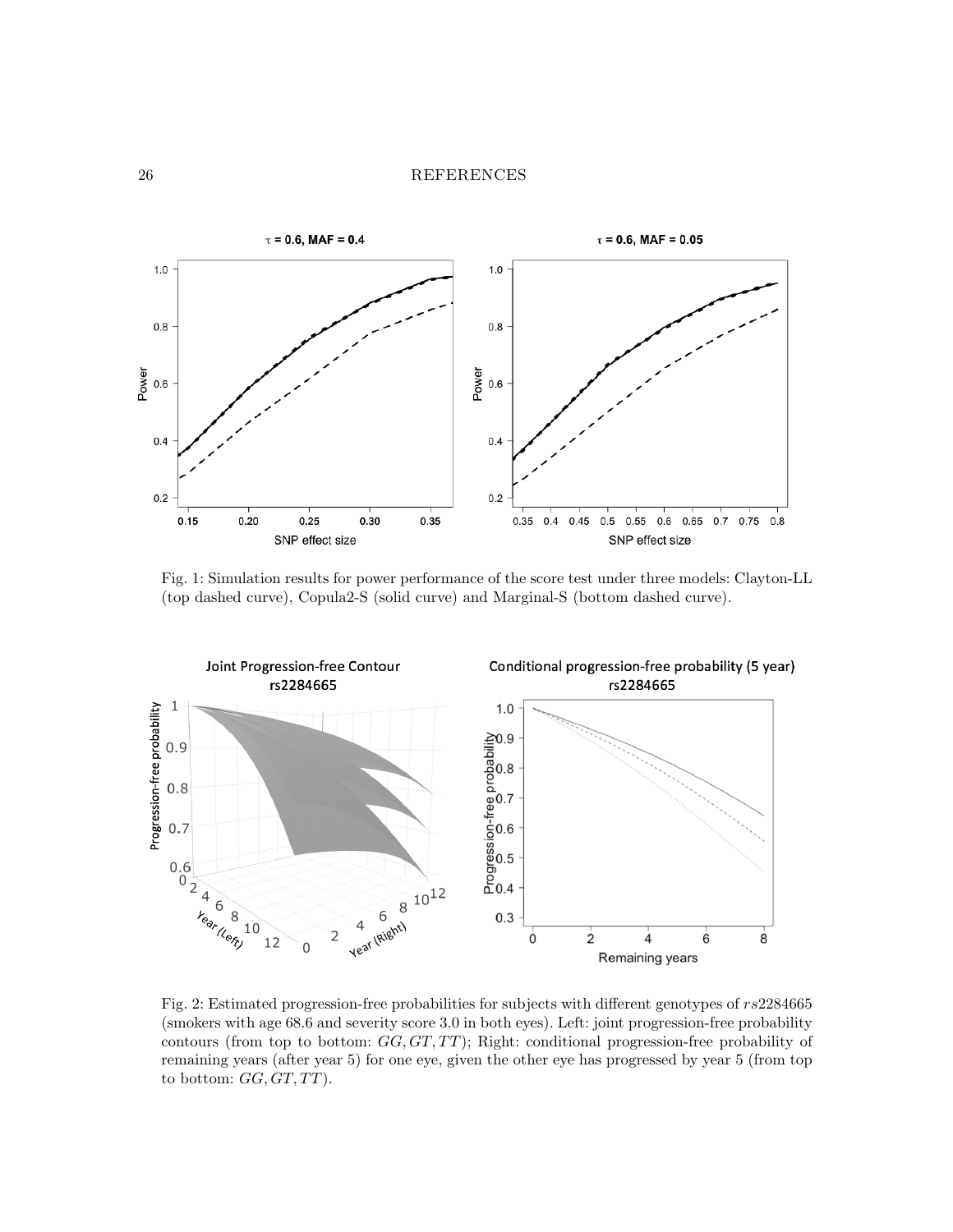Table 1: Estimation results for bivariate interval-censored data (a) fitted with three correctlyspecified models: Clayton model with parametric margins (Loglogistic for proportional odds and Weibull for proportional hazards; denoted as Clayton-PM), two-parameter copula sieve model (Copula2-S) and marginal sieve model (Marginal-S); (b) fitted with the proposed Copula2-S model (misspecified copula) where the true data are generated from Frank, AMH, and Joe copulas.

| $\left( \mathrm{a}\right)$ |                      |        |               |             |             |                                 |             |        |                             |  |
|----------------------------|----------------------|--------|---------------|-------------|-------------|---------------------------------|-------------|--------|-----------------------------|--|
|                            | Clayton-PM           |        |               |             | $Copula2-S$ |                                 | Marginal-S  |        |                             |  |
| Param                      | Bias                 | SЕ     | $SEE$ (CP)    | <b>Bias</b> | SЕ          | $SEE$ (CP)                      | <b>Bias</b> | SЕ     | $SEE$ (CP)                  |  |
|                            | proportional odds    |        |               |             |             |                                 |             |        |                             |  |
| $\beta_{ng1}$              | 0.0013               | 0.0171 | 0.0163(0.942) | 0.0003      |             | $0.0176$ $0.0165$ $(0.938)$     | 0.0024      | 0.0293 | 0.0300(0.930)               |  |
| $\beta_{nq2}$              | 0.0120               | 0.1300 | 0.1300(0.945) | 0.0006      |             | $0.1330 \quad 0.1310 \ (0.939)$ | 0.0110      |        | $0.1510$ $0.1500$ $(0.944)$ |  |
| $\beta_g$                  | $-0.0007$            | 0.0927 | 0.0942(0.953) | $-0.0110$   |             | $0.0951$ $0.0947$ $(0.950)$     | 0.0012      | 0.1050 | 0.1090(0.955)               |  |
| $\tau$                     | $-0.0005$            | 0.0210 | 0.0208(0.944) | $-0.0045$   |             | $0.0223$ $0.0221$ $(0.950)$     | NA          | NA     | NA                          |  |
|                            | proportional hazards |        |               |             |             |                                 |             |        |                             |  |
| $\beta_{nq1}$              | 0.0012               | 0.0097 | 0.0103(0.958) | 0.0013      |             | $0.0099$ $0.0105$ $(0.957)$     | 0.0009      |        | $0.0182$ $0.0187$ $(0.957)$ |  |
| $\beta_{ng2}$              | $-0.0043$            | 0.0780 | 0.0789(0.952) | $-0.0040$   |             | $0.0782$ 0.0788 $(0.951)$       | $-0.0043$   | 0.0960 | 0.0969(0.957)               |  |
| $\beta_g$                  | 0.0005               | 0.0606 | 0.0569(0.935) | 0.0002      |             | $0.0608$ $0.0569$ $(0.938)$     | 0.0003      | 0.0722 | 0.0701(0.945)               |  |
| $\tau$                     | $-0.0003$            | 0.0220 | 0.0219(0.952) | $-0.0012$   |             | $0.0224$ $0.0221$ $(0.951)$     | NA          | NA     | NA                          |  |

| (b)           |             |    |                                       |             |    |                                       |             |    |                                      |
|---------------|-------------|----|---------------------------------------|-------------|----|---------------------------------------|-------------|----|--------------------------------------|
|               | Frank       |    |                                       | AMH         |    |                                       | Joe         |    |                                      |
| Param         | <b>Bias</b> | SE | $SEE$ (CP)                            | <b>Bias</b> | SЕ | $SEE$ $\overline{CP}$                 | <b>Bias</b> | SE | $SEE$ $\overline{CP}$                |
| $\beta_{nq1}$ | 0.0002      |    | $0.0177$ $0.0176$ $(0.950)$           |             |    | $-0.0011$ $0.0262$ $0.0267$ $(0.953)$ |             |    | $0.0016$ $0.0160$ $0.0166$ $(0.962)$ |
| $\beta_{nq2}$ |             |    | $0.0018$ $0.1480$ $0.1470$ $(0.944)$  |             |    | $0.0013$ $0.1250$ $0.1250$ $(0.951)$  |             |    | $-0.0027$ 0.1388 0.1438 (0.954)      |
| $\beta_a$     | 0.0001      |    | $0.1050$ $0.1060$ $(0.952)$           |             |    | $-0.0001$ $0.0885$ $0.0901$ $(0.959)$ | 0.0037      |    | $0.0984$ $0.1043$ $(0.962)$          |
| $\tau$        |             |    | $-0.0036$ $0.0219$ $0.0198$ $(0.937)$ |             |    | $-0.0056$ $0.0318$ $0.0304$ $(0.934)$ | 0.0168      |    | $0.0195$ 0.0185 $(0.830)$            |